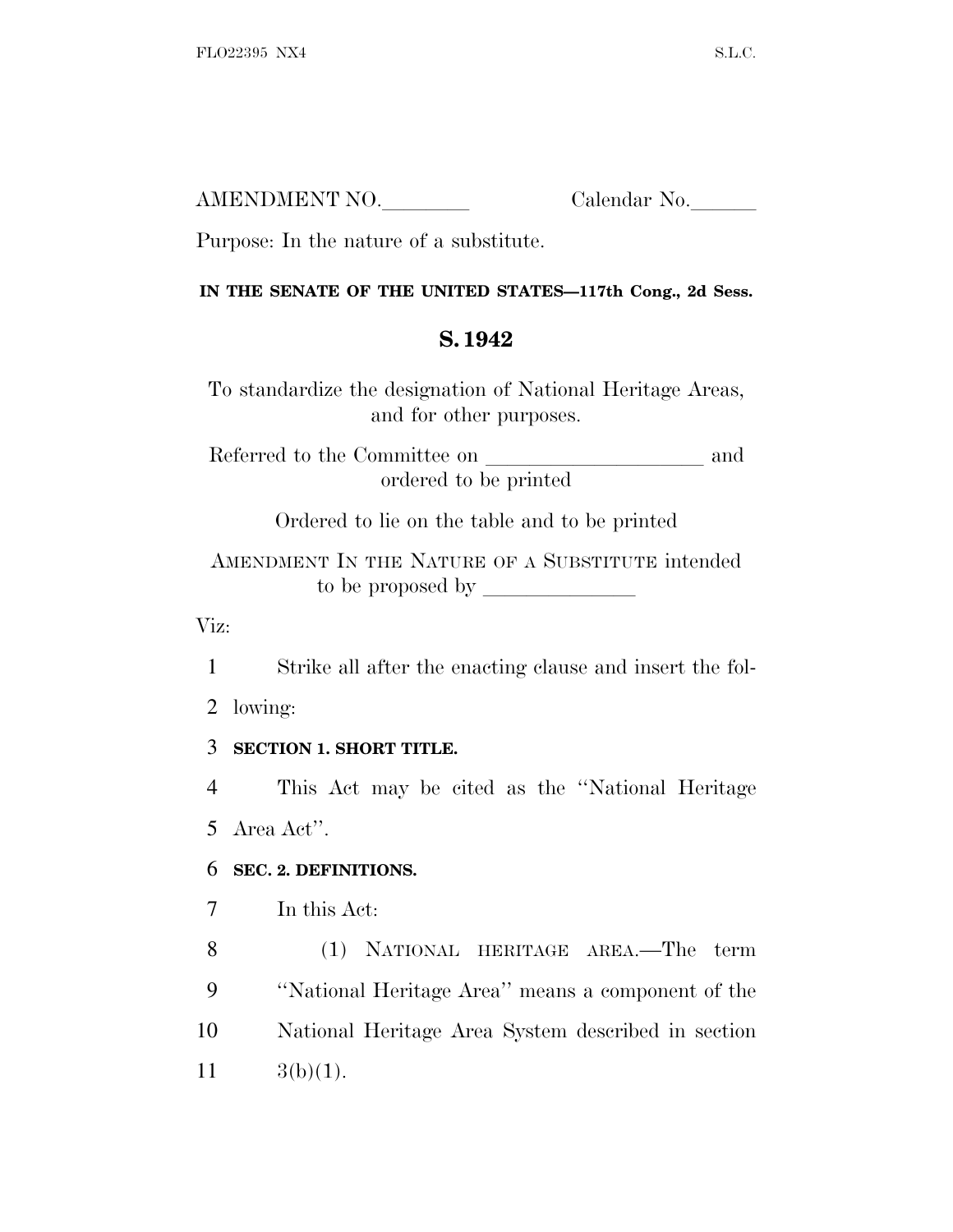(2) SECRETARY.—The term ''Secretary'' means the Secretary of the Interior.

#### **SEC. 3. NATIONAL HERITAGE AREA SYSTEM.**

 (a) I<sup>N</sup> GENERAL.—To recognize certain areas of the United States that tell nationally significant stories and to conserve, enhance, and interpret those nationally sig- nificant stories and the natural, historic, scenic, and cul- tural resources of areas that illustrate significant aspects of the heritage of the United States, there is established a National Heritage Area System through the administra- tion of which the Secretary may provide technical and fi- nancial assistance to local coordinating entities to support the establishment, development, and continuity of the Na-tional Heritage Areas.

 (b) NATIONAL HERITAGE AREA SYSTEM.—The Na-tional Heritage Area System shall be composed of—

 (1) each National Heritage Area, National Her- itage Corridor, National Heritage Canalway, Cul- tural Heritage Corridor, National Heritage Route, and National Heritage Partnership designated by Congress before or on the date of enactment of this Act; and

 (2) each National Heritage Area designated by Congress after the date of enactment of this Act.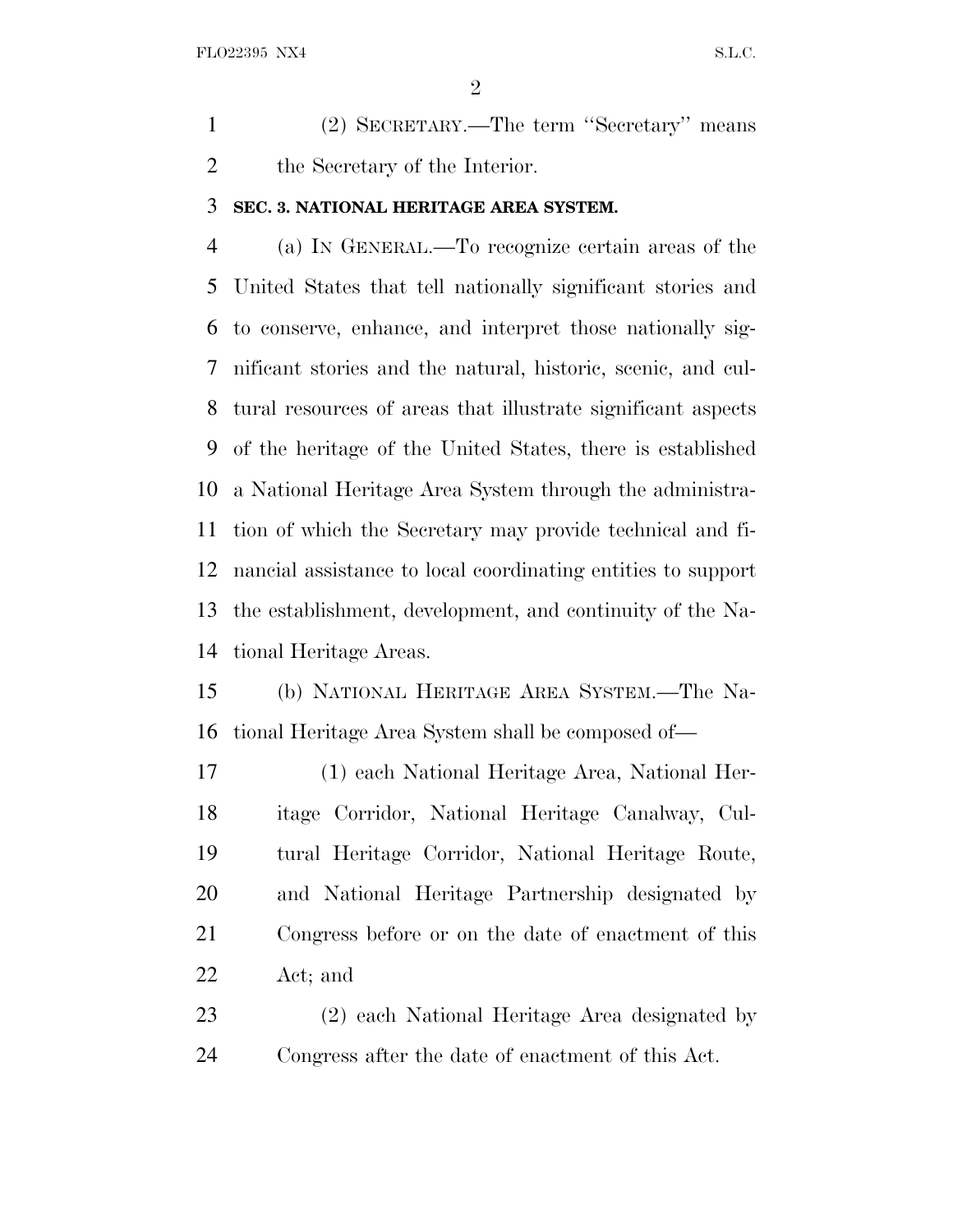(c) RELATIONSHIP TO THE NATIONAL PARK SYS-TEM.—

 (1) RELATIONSHIP TO NATIONAL PARK UNITS.—The Secretary shall—

 (A) ensure, to the maximum extent prac- ticable, participation and assistance by any ad- ministrator of a unit of the National Park Sys- tem that is located near or encompassed by a National Heritage Area in local initiatives for the National Heritage Area to conserve and in- terpret resources consistent with the applicable management plan for the National Heritage Area; and

 (B) work with local coordinating entities to promote public enjoyment of units of the Na- tional Park System and National Park-related resources.

18 (2) TREATMENT.

 (A) IN GENERAL.—A National Heritage Area shall not be—

21 (i) considered to be a unit of the Na-tional Park System; or

23 (ii) subject to the authorities applica-ble to units of the National Park System.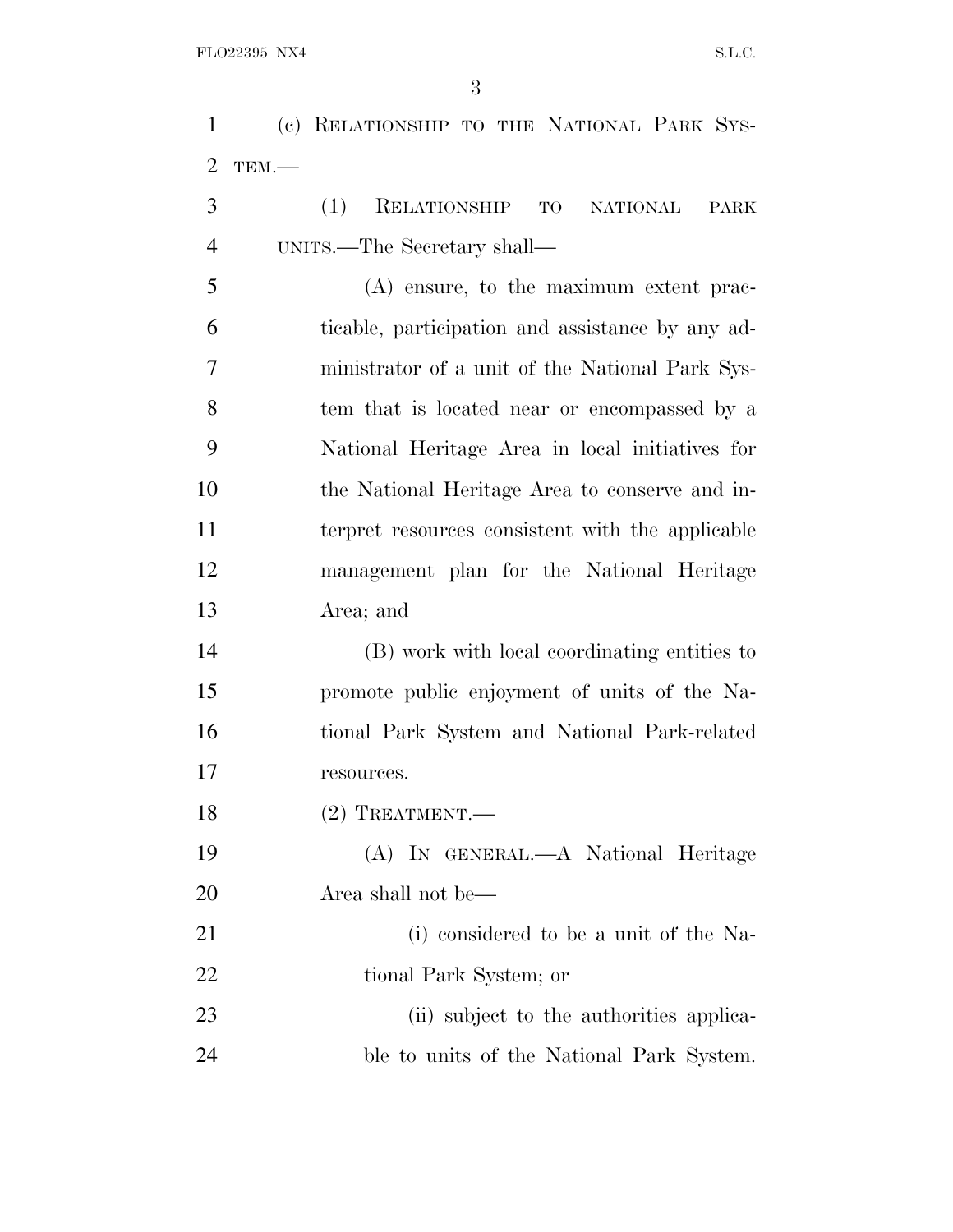| $\mathbf{1}$   | (B) EFFECT.—Nothing in this paragraph                |
|----------------|------------------------------------------------------|
| $\overline{2}$ | affects the administration of a unit of the Na-      |
| 3              | tional Park System located within the bound-         |
| $\overline{4}$ | aries of a National Heritage Area.                   |
| 5              | (d) AUTHORITIES.—In carrying out this Act, the Sec-  |
| 6              | retary may—                                          |
| 7              | (1) conduct or review, as applicable, feasibility    |
| 8              | studies in accordance with section $4(a)$ ;          |
| 9              | (2) conduct an evaluation of the accomplish-         |
| 10             | ments of, and submit to Congress a report that in-   |
| 11             | cludes recommendations regarding the role of Na-     |
| 12             | tional Park Service with respect to, each National   |
| 13             | Heritage Area, in accordance with section 5;         |
| 14             | (3) enter into cooperative agreements with           |
| 15             | other Federal agencies, States, Tribal governments,  |
| 16             | local governments, local coordinating entities, and  |
| 17             | other interested individuals and entities to achieve |
| 18             | the purposes of the National Heritage Area System;   |
| 19             | provide information, promote<br>(4)<br>under-        |
| 20             | standing, and encourage research regarding National  |
| 21             | Heritage Areas, in partnership with local coordi-    |
| 22             | nating entities; and                                 |
| 23             | (5) provide national oversight, analysis, coordi-    |
| 24             | nation, technical and financial assistance, and sup- |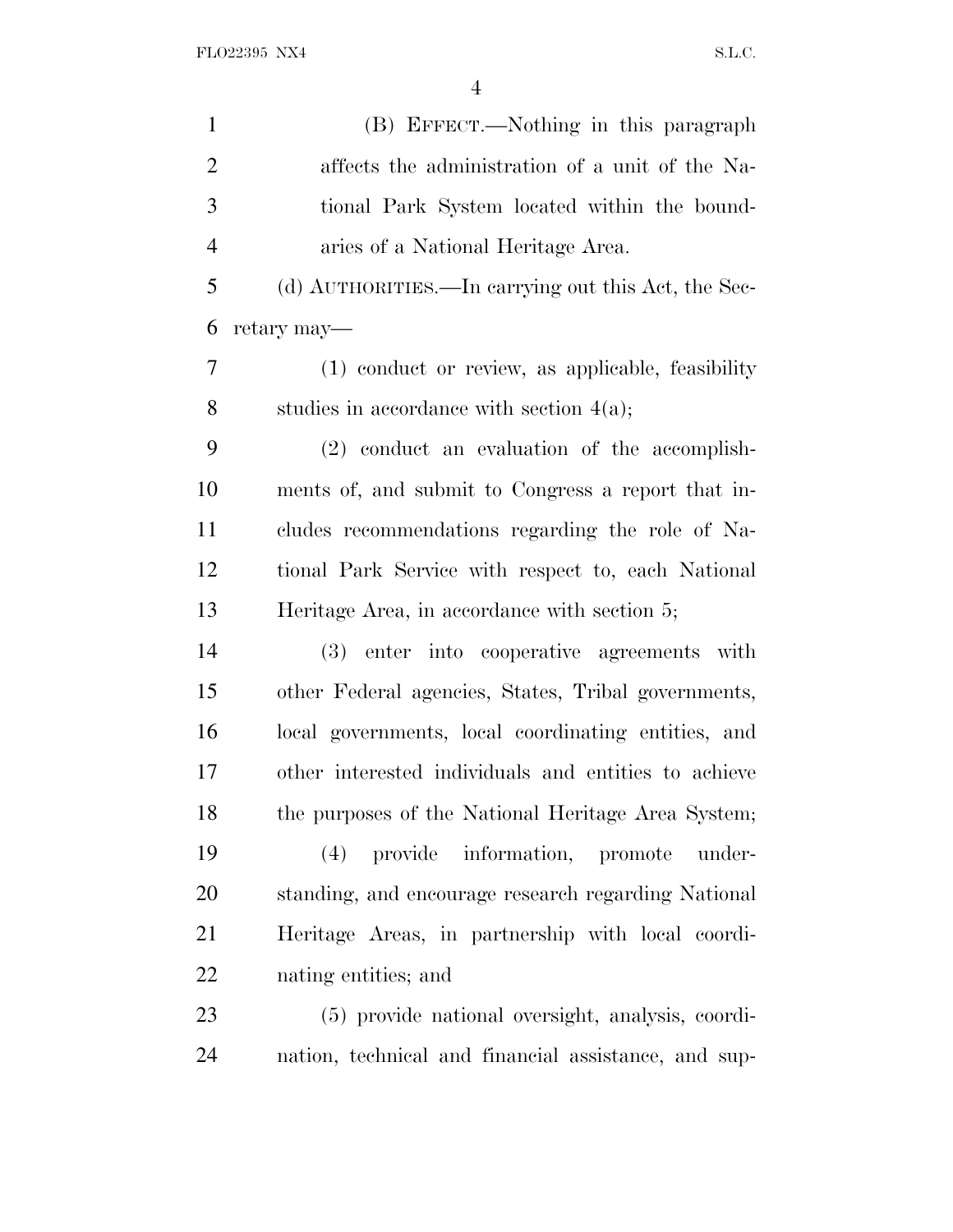| 1              | port to ensure consistency and accountability of the   |
|----------------|--------------------------------------------------------|
| $\overline{2}$ | National Heritage Area System.                         |
| 3              | SEC. 4. NATIONAL HERITAGE AREA STUDIES AND DESIGNA-    |
| $\overline{4}$ | TION.                                                  |
| 5              | (a) STUDIES.—                                          |
| 6              | (1) IN GENERAL.—Subject to the availability of         |
| 7              | appropriations, the Secretary may carry out or re-     |
| 8              | view a study to assess the suitability and feasibility |
| 9              | of each proposed National Heritage Area for des-       |
| 10             | ignation as a National Heritage Area.                  |
| 11             | $(2)$ PREPARATION.—                                    |
| 12             | (A) IN GENERAL.—A study under para-                    |
| 13             | $graph(1)$ may be carried out—                         |
| 14             | (i) by the Secretary, in consultation                  |
| 15             | with State and local historic preservation             |
| 16             | officers, State and local historical societies,        |
| 17             | State and local tourism offices, and other             |
| 18             | appropriate organizations and govern-                  |
| 19             | mental agencies; or                                    |
| 20             | (ii) by interested individuals or enti-                |
| 21             | ties, if the Secretary certifies that the com-         |
| 22             | pleted study meets the requirements of                 |
| 23             | paragraph $(3)$ .                                      |
| 24             | (B) CERTIFICATION.—Not later than 1                    |
| 25             | year after receiving a study carried out by in-        |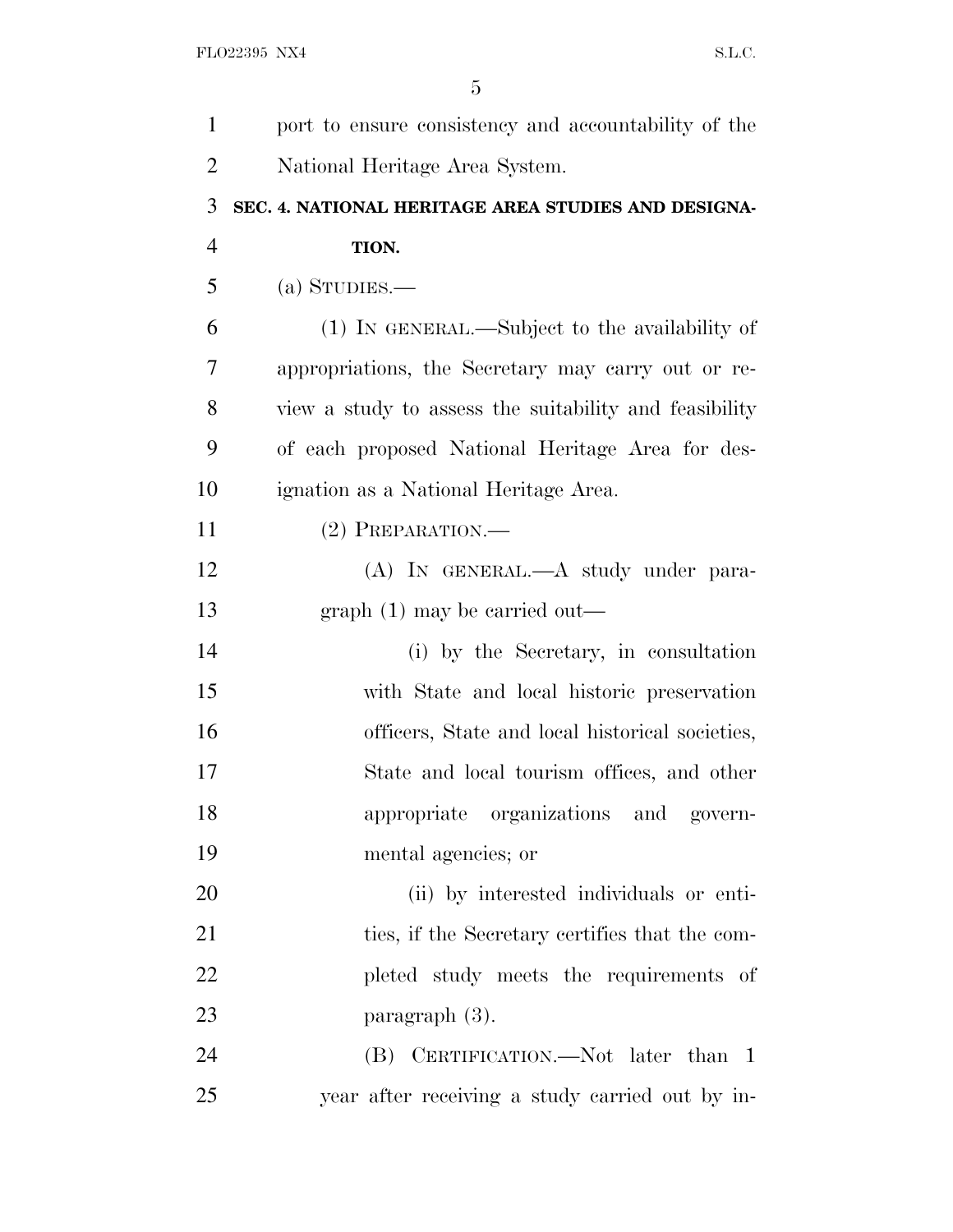| $\mathbf{1}$   | terested individuals or entities under subpara-       |
|----------------|-------------------------------------------------------|
| $\overline{2}$ | graph $(A)(ii)$ , the Secretary shall review and      |
| 3              | certify whether the study meets the require-          |
| $\overline{4}$ | ments of paragraph $(3)$ .                            |
| 5              | (3) REQUIREMENTS.—A study under paragraph             |
| 6              | (1) shall include analysis, documentation, and deter- |
| 7              | minations on whether the proposed National Herit-     |
| 8              | age Area—                                             |
| 9              | (A) has an assemblage of natural, historic,           |
| 10             | and cultural resources that—                          |
| 11             | (i) represent distinctive aspects of the              |
| 12             | heritage of the United States;                        |
| 13             | (ii) are worthy of recognition, con-                  |
| 14             | servation, interpretation, and continuing             |
| 15             | use; and                                              |
| 16             | (iii) would be best managed—                          |
| 17             | (I) through partnerships among                        |
| 18             | public and private entities; and                      |
| 19             | (II) by linking diverse and some-                     |
| 20             | times noncontiguous resources and ac-                 |
| 21             | tive communities;                                     |
| 22             | reflects traditions, customs, beliefs,<br>(B)         |
| 23             | and folklife that are a valuable part of the story    |
| 24             | of the United States;                                 |
| 25             | (C) provides outstanding opportunities—               |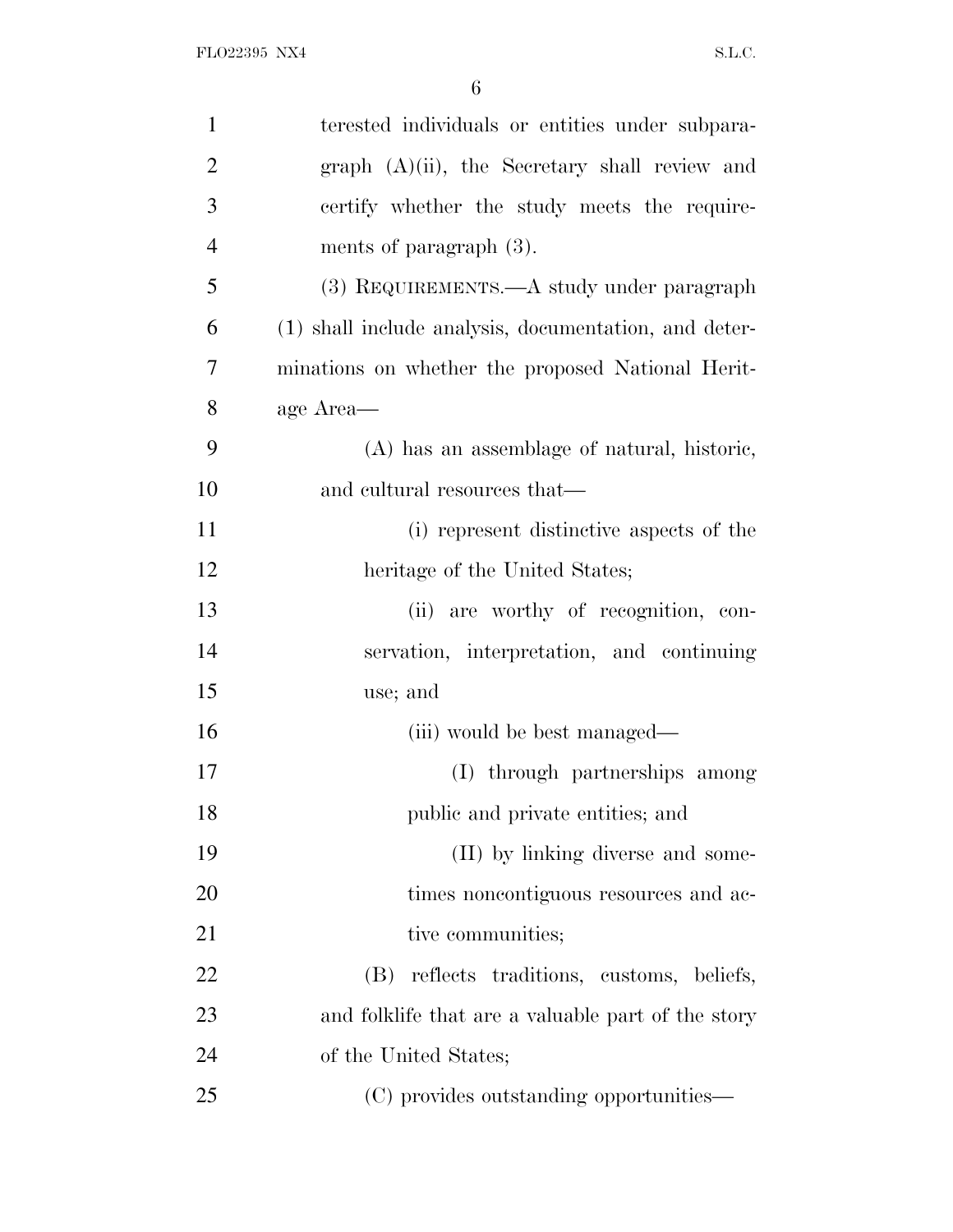| $\mathbf{1}$   | (i) to conserve natural, historic, cul-       |
|----------------|-----------------------------------------------|
| $\overline{2}$ | tural, or scenic features; and                |
| 3              | (ii) for recreation and education;            |
| $\overline{4}$ | (D) contains resources that—                  |
| 5              | (i) are important to any identified           |
| 6              | themes of the proposed National Heritage      |
| $\overline{7}$ | Area; and                                     |
| 8              | (ii) retain a degree of integrity capa-       |
| 9              | ble of supporting interpretation;             |
| 10             | (E) includes residents, business interests,   |
| 11             | nonprofit organizations, and State and local  |
| 12             | governments that—                             |
| 13             | (i) are involved in the planning of the       |
| 14             | proposed National Heritage Area;              |
| 15             | (ii) have developed a conceptual finan-       |
| 16             | cial plan that outlines the roles of all par- |
| 17             | ticipants in the proposed National Herit-     |
| 18             | age Area, including the Federal Govern-       |
| 19             | ment; and                                     |
| 20             | (iii) have demonstrated support for           |
| 21             | the designation of the proposed National      |
| 22             | Heritage Area;                                |
| 23             | (F) has a potential management entity to      |
| 24             | work in partnership with the individuals and  |
| 25             | entities described in subparagraph (E) to de- |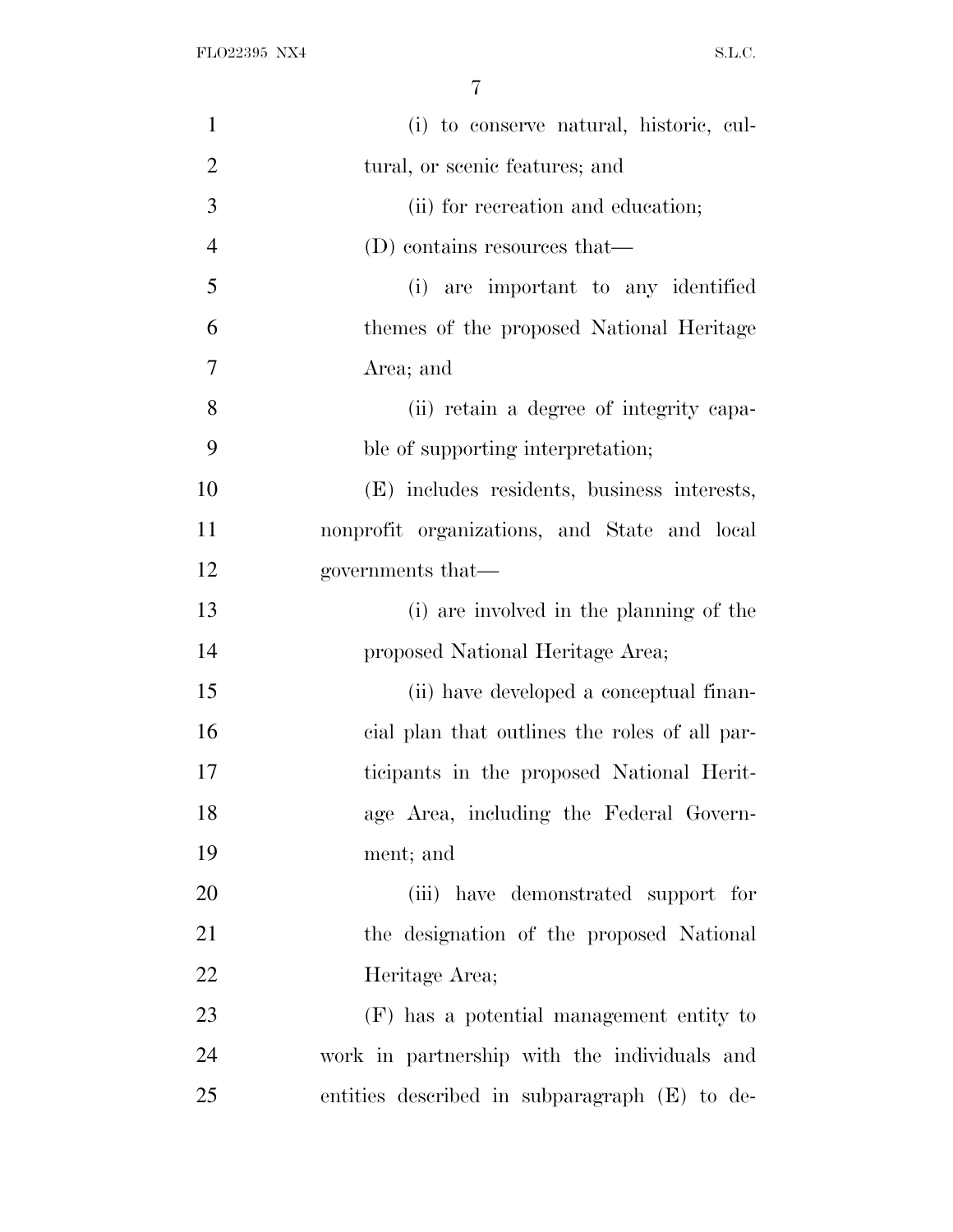| $\mathbf{1}$   | velop the proposed National Heritage Area      |
|----------------|------------------------------------------------|
| $\overline{2}$ | while encouraging State and local economic ac- |
| 3              | tivity; and                                    |
| $\overline{4}$ | (G) has a conceptual boundary map that is      |
| 5              | supported by the public.                       |
| 6              | $(4)$ REPORT.—                                 |
| $\overline{7}$ | (A) IN GENERAL.—For each study carried         |
| 8              | out under paragraph (1), the Secretary shall   |
| 9              | submit to the Committee on Energy and Nat-     |
| 10             | ural Resources of the Senate and the Com-      |
| 11             | mittee on Natural Resources of the House of    |
| 12             | Representatives a report that describes—       |
| 13             | (i) the findings of the study; and             |
| 14             | (ii) any conclusions and recommenda-           |
| 15             | tions of the Secretary.                        |
| 16             | $(B)$ TIMING.—                                 |
| 17             | (i) STUDIES CARRIED OUT BY<br>THE              |
| 18             | SECRETARY.—With respect to a study car-        |
| 19             | ried out by the Secretary in accordance        |
| 20             | with paragraph $(2)(A)(i)$ , the Secretary     |
| 21             | shall submit a report under subparagraph       |
| 22             | $(A)$ not later than 3 years after the date    |
| 23             | on which funds are first made available to     |
| 24             | carry out the study.                           |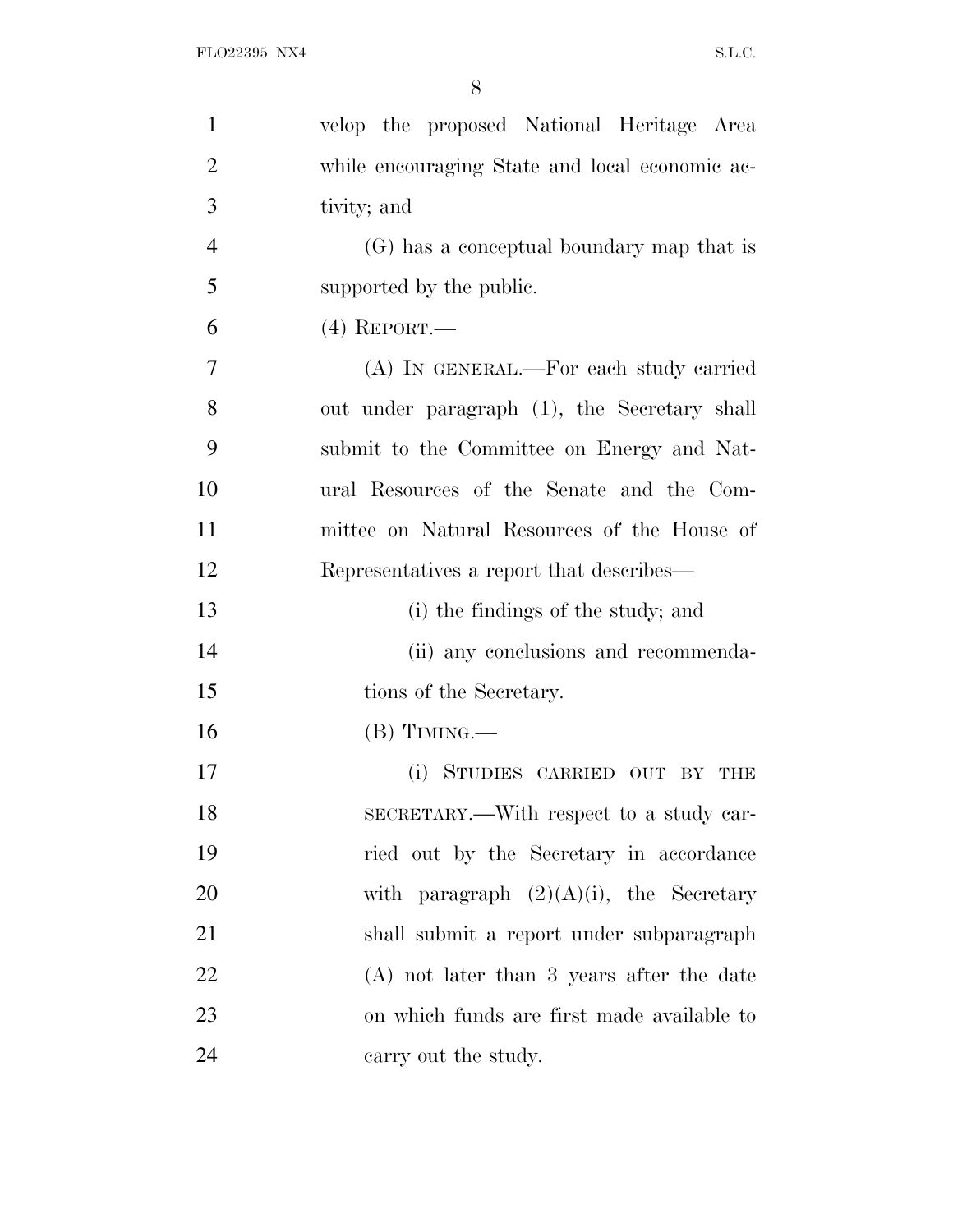| $\mathbf{1}$   | (ii) STUDIES CARRIED OUT BY OTHER                      |
|----------------|--------------------------------------------------------|
| $\overline{2}$ | INTERESTED PARTIES.—With respect to a                  |
| 3              | study carried out by interested individuals            |
| $\overline{4}$ | or entities in accordance with paragraph               |
| 5              | $(2)(A)(ii)$ , the Secretary shall submit a re-        |
| 6              | port under subparagraph (A) not later                  |
| $\overline{7}$ | than 180 days after the date on which the              |
| 8              | Secretary certifies under paragraph $(2)(B)$           |
| 9              | that the study meets the requirements of               |
| 10             | $\text{paramph } (3).$                                 |
| 11             | (b) DESIGNATION.—An area shall be designated as        |
| 12             | a National Heritage Area only by an Act of Congress.   |
| 13             | SEC. 5. EVALUATION.                                    |
| 14             | (a) IN GENERAL.—At reasonable and appropriate in-      |
| 15             | tervals, as determined by the Secretary, the Secretary |
| 16             | $may$ —                                                |
| 17             | (1) conduct an evaluation of the accomplish-           |
| 18             | ments of a National Heritage Area in accordance        |
| 19             | with subsection (b); and                               |
| 20             | (2) prepare and submit to the Committee on             |
| 21             | Energy and Natural Resources of the Senate and         |
| 22             | the Committee on Natural Resources of the House        |
| 23             | of Representatives a report that includes<br>$rec-$    |
| 24             | ommendations for the continued role of the National    |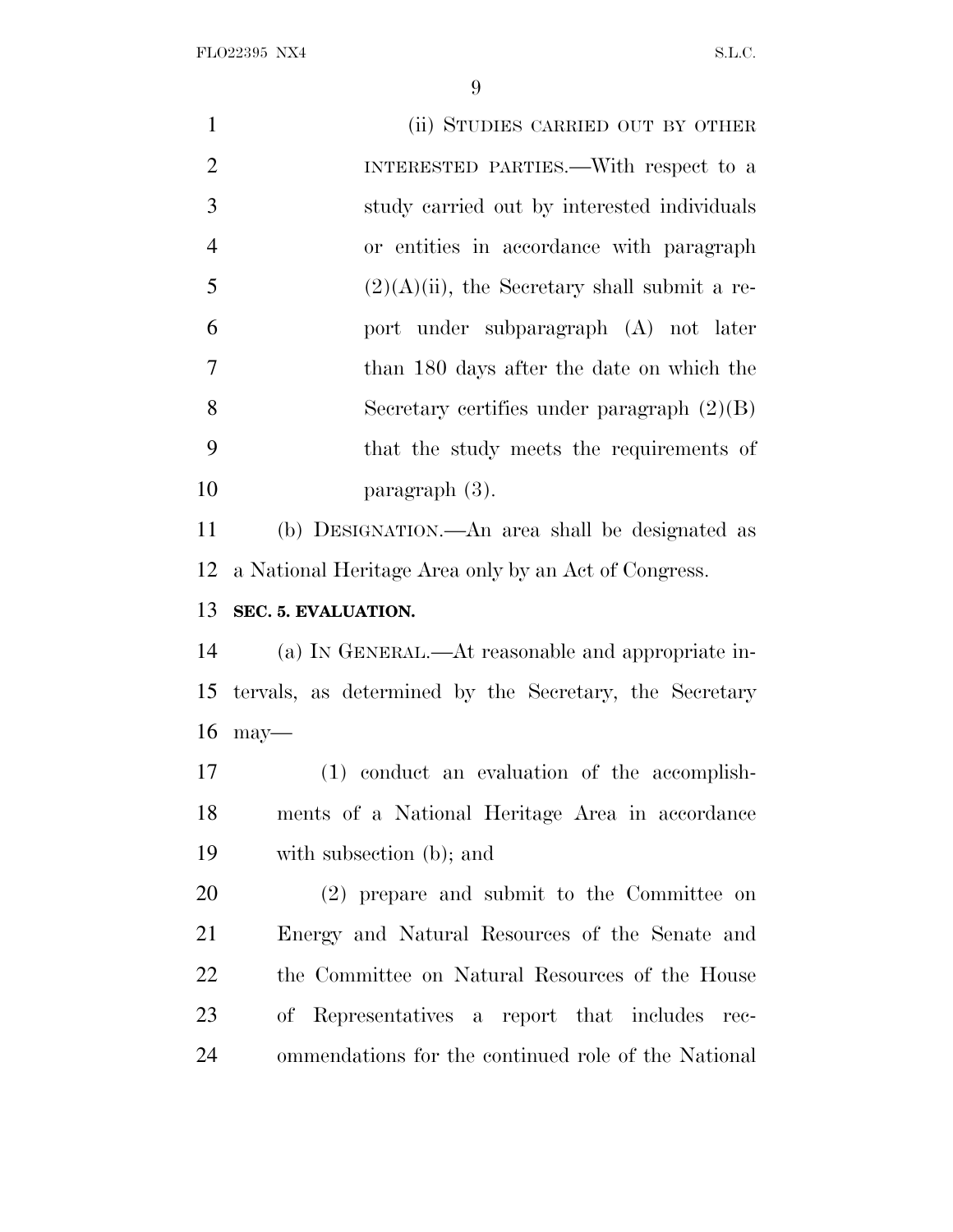| $\mathbf{1}$   | Park Service with respect to each National Heritage   |
|----------------|-------------------------------------------------------|
| $\overline{2}$ | Area in accordance with subsection (c).               |
| 3              | (b) COMPONENTS.—An evaluation under subsection        |
| $\overline{4}$ | $(a)(1)$ shall—                                       |
| 5              | (1) assess the progress of the applicable local       |
| 6              | coordinating entity of a National Heritage Area with  |
| 7              | respect to-                                           |
| 8              | $(A)$ accomplishing the purposes of the ap-           |
| 9              | plicable National Heritage Area; and                  |
| 10             | (B) achieving the goals and objectives of             |
| 11             | the management plan;                                  |
| 12             | (2) analyze Federal, State, local, Tribal govern-     |
| 13             | ment, and private investments in the National Herit-  |
| 14             | age Area to determine the leverage and impact of      |
| 15             | the investments; and                                  |
| 16             | (3) review the management structure, partner-         |
| 17             | ship relationships, and funding of the National Her-  |
| 18             | itage Area for purposes of identifying the critical   |
| 19             | components for sustainability of the National Herit-  |
| 20             | age Area.                                             |
| 21             | (c) RECOMMENDATIONS.—Each report under sub-           |
| 22             | section $(a)(2)$ shall include—                       |
| 23             | $(1)$ if the report contains a recommendation of      |
| 24             | the Secretary that Federal funding for the applicable |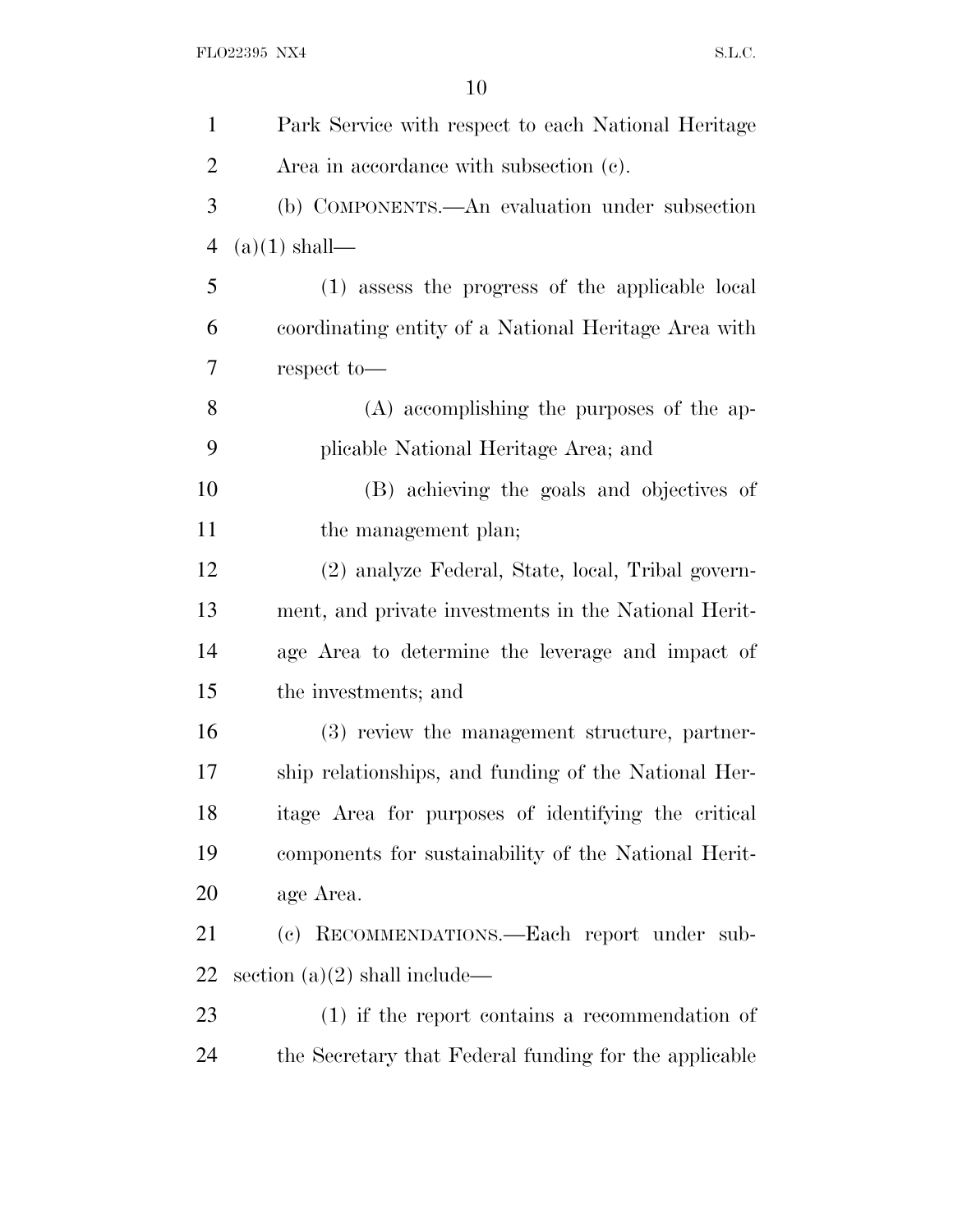| $\mathbf{1}$   | National Heritage Area should be continued, an         |
|----------------|--------------------------------------------------------|
| $\overline{2}$ | analysis of-                                           |
| 3              | (A) any means by which that Federal                    |
| $\overline{4}$ | funding may be reduced or eliminated over              |
| 5              | time; and                                              |
| 6              | (B) the appropriate time period necessary              |
| 7              | to achieve the recommended reduction or elimi-         |
| 8              | nation of Federal funding; or                          |
| 9              | $(2)$ if the report contains a recommendation of       |
| 10             | the Secretary that Federal funding for the applicable  |
| 11             | National Heritage Area should be eliminated, a de-     |
| 12             | scription of potential impacts on conservation, inter- |
| 13             | pretation, and sustainability in the applicable Na-    |
| 14             | tional Heritage Area.                                  |
| 15             | (d) CONFORMING AMENDMENT.—Section $3052(a)$ of         |
| 16             | Public Law 113-291 (54 U.S.C. 320101 note) is amended  |
| 17             | by striking paragraph $(2)$ .                          |
| 18             | SEC. 6. PRIVATE PROPERTY AND REGULATORY PROTEC-        |
| 19             | TIONS.                                                 |
| 20             | (a) IN GENERAL.—Nothing in this Act (including an      |
| 21             | amendment made by this Act)—                           |
| 22             | (1) abridges any right of a public or private          |
| 23             | property owner, including the right to refrain from    |
|                |                                                        |
| 24             | participating in any plan, project, program, or activ- |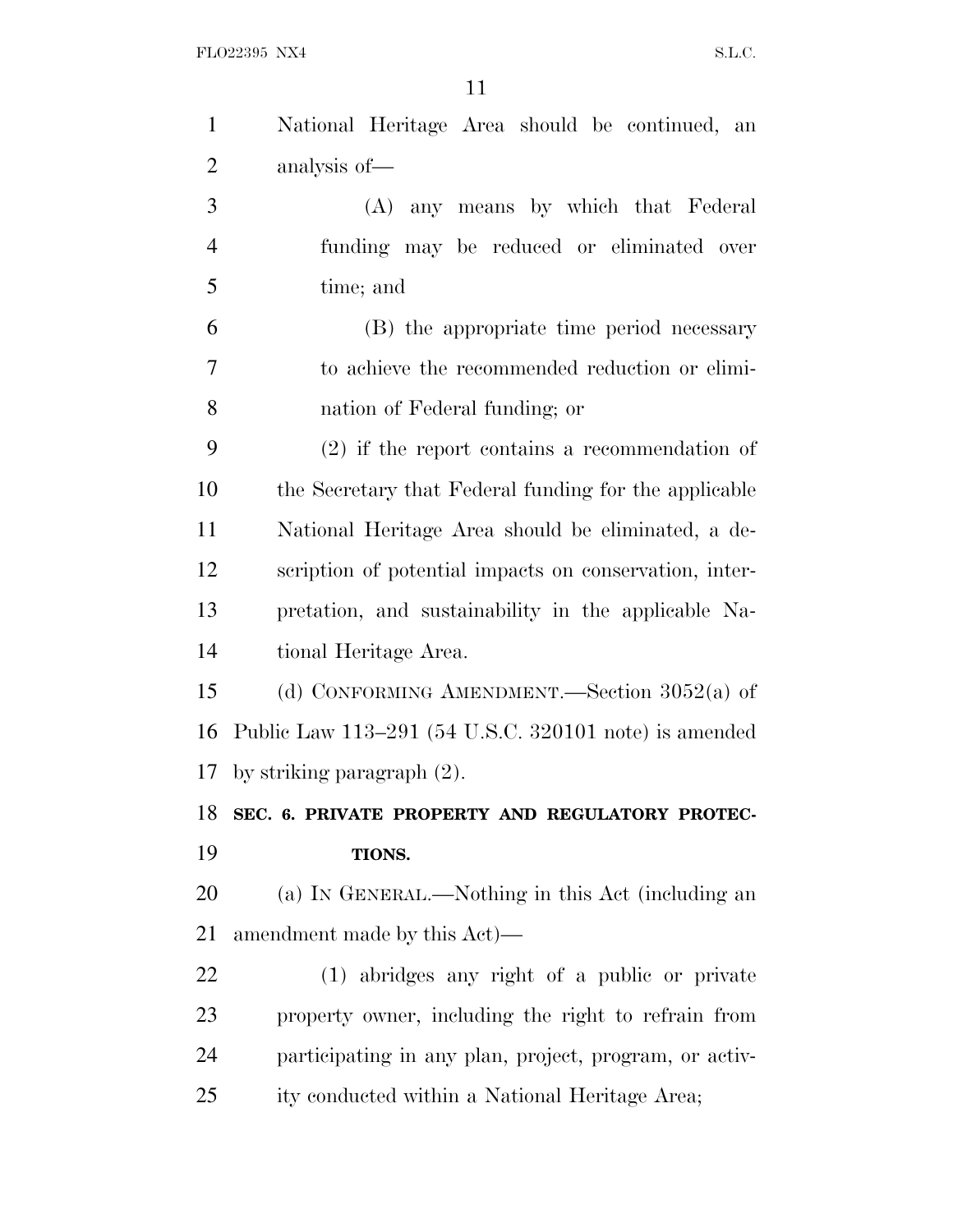| $\mathbf{1}$   | (2) requires any property owner to permit pub-         |
|----------------|--------------------------------------------------------|
| $\overline{2}$ | lic access (including Federal, State, Tribal govern-   |
| 3              | ment, or local government access) to a property;       |
| $\overline{4}$ | (3) modifies any provision of Federal, State,          |
| 5              | Tribal, or local law with respect to public access or  |
| 6              | use of private land;                                   |
| 7              | $(4)(A)$ alters any applicable land use regulation,    |
| 8              | land use plan, or other regulatory authority of any    |
| 9              | Federal, State, or local agency or Tribal govern-      |
| 10             | ment; or                                               |
| 11             | (B) conveys to any local coordinating entity any       |
| 12             | land use or other regulatory authority;                |
| 13             | (5) authorizes or implies the reservation or ap-       |
| 14             | propriation of water or water rights;                  |
| 15             | $(6)$ diminishes the authority of a State to man-      |
| 16             | age fish and wildlife, including through the regula-   |
| 17             | tion of fishing and hunting within a National Herit-   |
| 18             | age Area in the State; or                              |
| 19             | $(7)$ creates or affects any liability—                |
| 20             | $(A)$ under any other provision of law; or             |
| 21             | (B) of any private property owner with re-             |
| 22             | spect to any person injured on private property.       |
| 23             | (b) CONFORMING AMENDMENT.—Section $8004(f)$ of         |
| 24             | the Omnibus Public Land Management Act of 2009 (54     |
| 25             | U.S.C. 320101 note; Public Law 111–11; 123 Stat. 1245) |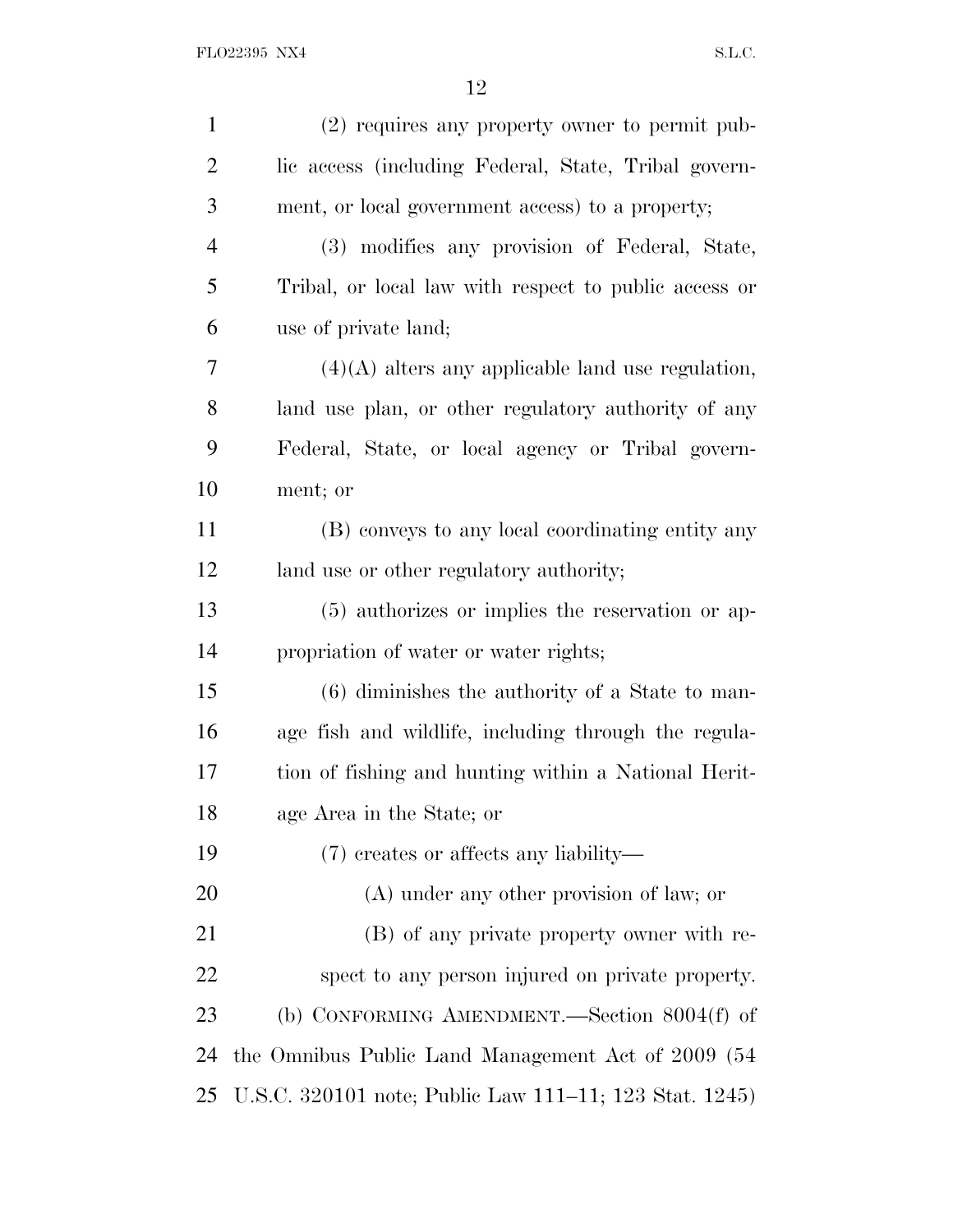is amended by striking paragraphs (2) through (4) and inserting the following: 3 "(2) requires any property owner to permit public access (including Federal, State, Tribal gov- ernment, or local government access) to a property; ''(3) modifies any provision of Federal, State, Tribal, or local law with respect to public access or use of private land;  $\frac{4}{4}(4)$  alters any applicable land use regula- tion, land use plan, or other regulatory authority of any Federal, State, or local agency or Tribal govern- ment; or ''(B) conveys to any local coordinating entity any land use or other regulatory authority;''. **SEC. 7. AUTHORIZATION OF CERTAIN NATIONAL HERITAGE AREA STUDIES.** (a) GREAT DISMAL SWAMP NATIONAL HERITAGE AREA STUDY.— (1) IN GENERAL.—The Secretary, in consulta- tion with State and local organizations and govern- mental agencies, Tribal governments, nonprofit orga- nizations, and other appropriate entities and in ac-cordance with section 4(a), shall conduct a study to

the areas described in paragraph (2) in the States

assess the suitability and feasibility of designating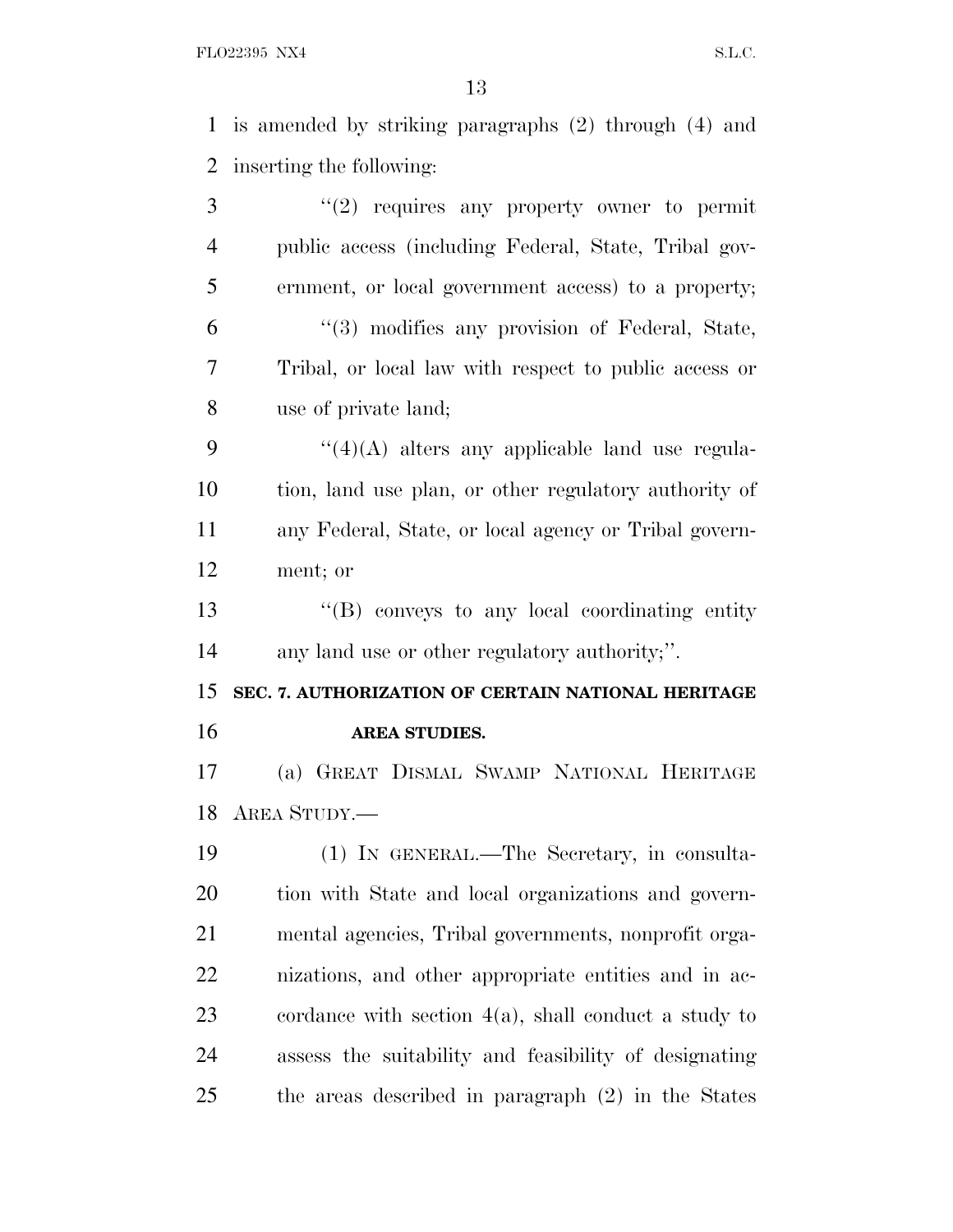| $\mathbf{1}$   | of Virginia and North Carolina as a national herit-      |
|----------------|----------------------------------------------------------|
| $\overline{2}$ | age area, to be known as the "Great Dismal Swamp"        |
| 3              | National Heritage Area".                                 |
| $\overline{4}$ | (2) DESCRIPTION OF STUDY AREA.—The areas                 |
| 5              | to be studied under paragraph (1) include—               |
| 6              | (A) the cities of Chesapeake, Norfolk,                   |
| $\overline{7}$ | Portsmouth, and Suffolk in the State of Vir-             |
| 8              | ginia;                                                   |
| 9              | (B) Isle of Wight County in the State of                 |
| 10             | Virginia;                                                |
| 11             | (C) Camden, Currituck, Gates, and                        |
| 12             | Pasquotank Counties in the State of North                |
| 13             | Carolina; and                                            |
| 14             | (D) any other area in the State of Virginia              |
| 15             | or North Carolina that—                                  |
| 16             | (i) has heritage aspects that are simi-                  |
| 17             | lar to the heritage aspects of an area de-               |
| 18             | scribed in subparagraph $(A)$ , $(B)$ , or $(C)$ ;       |
| 19             | and                                                      |
| 20             | (ii) is adjacent to, or in the vicinity of,              |
| 21             | area described in subparagraph $(A)$ ,<br>an             |
| 22             | $(B)$ , or $(C)$ .                                       |
| 23             | (b) GUAM NATIONAL HERITAGE AREA STUDY.—The               |
| 24             | Secretary, in consultation with appropriate regional and |
| 25             | local organizations or agencies, and in accordance with  |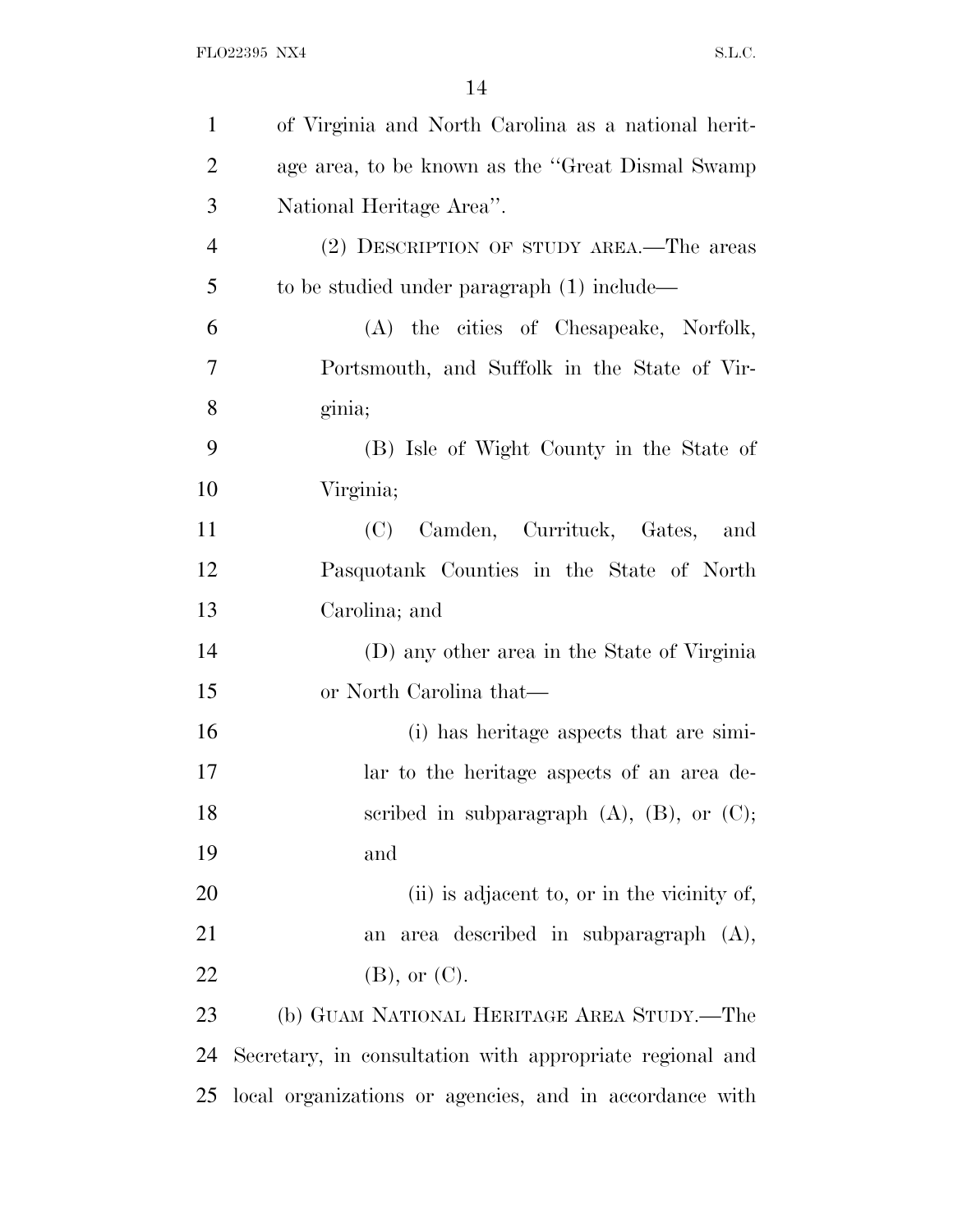section 4(a), shall conduct a study to assess the suitability and feasibility of designating sites in Guam as a National Heritage Area.

#### **SEC. 8. NATIONAL HERITAGE AREA DESIGNATIONS.**

 (a) DESIGNATIONS.—Section 6001(a) of the John D. Dingell, Jr. Conservation, Management, and Recreation Act (Public Law 116–9; 133 Stat. 768) is amended by adding at the end the following:

9 "(7) ALABAMA BLACK BELT NATIONAL HERIT-10 AGE AREA.—

11 ""(A) In GENERAL.—There is established the Alabama Black Belt National Heritage Area in the State of Alabama, as depicted on the map entitled 'Alabama Black Belt Proposed National Heritage Area', numbered 258/ 177,272, and dated September 2021.

17 "(B) LOCAL COORDINATING ENTITY.—The Center for the Study of the Black Belt at the University of West Alabama shall be the local coordinating entity for the National Heritage Area designated by subparagraph (A).

22 "(8) DOWNEAST MAINE NATIONAL HERITAGE AREA.—

24 "(A) IN GENERAL.—There is established the Downeast Maine National Heritage Area in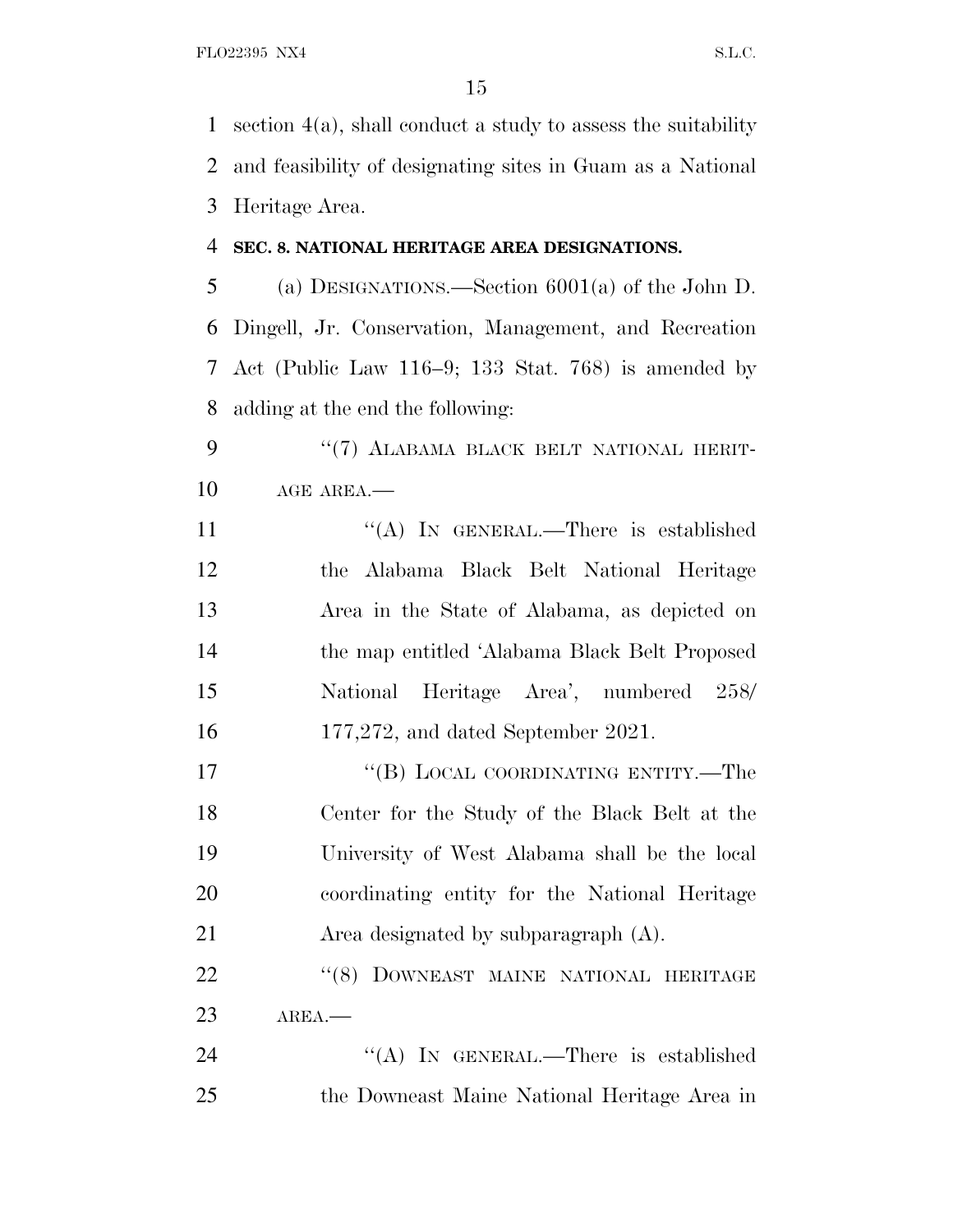| $\mathbf{1}$   | the State of Maine, consisting of Hancock and     |
|----------------|---------------------------------------------------|
| $\overline{2}$ | Washington Counties, Maine.                       |
| 3              | "(B) LOCAL COORDINATING ENTITY.—The               |
| $\overline{4}$ | Sunrise County Economic Council shall be the      |
| 5              | local coordinating entity for the National Herit- |
| 6              | age Area designated by subparagraph $(A)$ .       |
| 7              | "(9) NORTHERN NECK NATIONAL HERITAGE              |
| 8              | AREA, VIRGINIA.                                   |
| 9              | "(A) IN GENERAL.—There is established             |
| 10             | the Northern Neck National Heritage Area in       |
| 11             | the State of Virginia, as depicted on the map     |
| 12             | entitled 'Northern Neck National Heritage Area    |
| 13             | Proposed Boundary', numbered 671/177,224,         |
| 14             | and dated August 2021.                            |
| 15             | "(B) LOCAL COORDINATING ENTITY.—The               |
| 16             | Northern Neck Tourism Commission, a working       |
| 17             | committee of the Northern Neck Planning Dis-      |
| 18             | trict Commission, shall serve as the local co-    |
| 19             | ordinating entity for the National Heritage       |
| 20             | Area designated by subparagraph $(A)$ .           |
| 21             | "(10) SOUTHERN CAMPAIGN OF THE REVOLU-            |
| 22             | TION NATIONAL HERITAGE CORRIDOR, NORTH CARO-      |
| 23             | LINA AND SOUTH CAROLINA.                          |
| 24             | "(A) IN GENERAL.—There is established             |
| 25             | the Southern Campaign of the Revolution Na-       |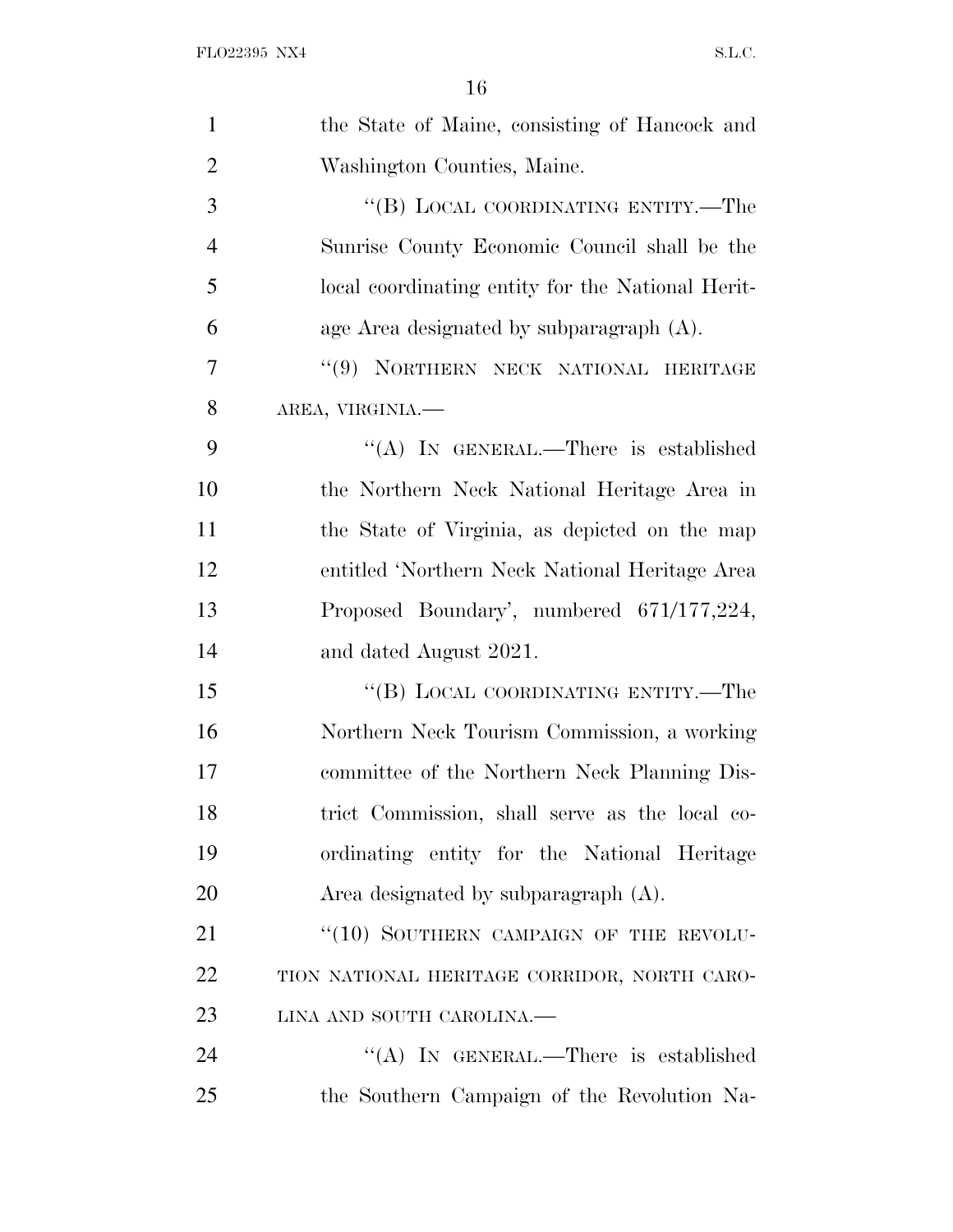| $\mathbf{1}$   | tional Heritage Corridor in the States of North          |
|----------------|----------------------------------------------------------|
| $\overline{2}$ | Carolina and South Carolina, as depicted on the          |
| 3              | map entitled 'Southern Campaign of the Revo-             |
| $\overline{4}$ | lution Proposed National Heritage Corridor',             |
| 5              | numbered $257/177,271$ , and dated September             |
| 6              | 2021.                                                    |
| 7              | "(B) LOCAL COORDINATING ENTITY.—The                      |
| 8              | University of South Carolina shall be the local          |
| 9              | coordinating entity for the National Heritage            |
| 10             | Area designated by subparagraph $(A)$ .                  |
| 11             | "(11) SOUTHERN MARYLAND NATIONAL HERIT-                  |
| 12             | AGE AREA.                                                |
| 13             | "(A) IN GENERAL.—There is established                    |
| 14             | the Southern Maryland National Heritage Area             |
| 15             | in the State of Maryland, as depicted on the             |
| 16             | map entitled 'Southern Maryland National Her-            |
| 17             | itage Area Proposed Boundary', numbered 672/             |
| 18             | $177,225B$ , and dated November 2021.                    |
| 19             | "(B) LOCAL COORDINATING ENTITY.—The                      |
| 20             | Tri-County Council for Southern Maryland                 |
| 21             | shall be the local coordinating entity for the           |
| 22             | National Heritage Area designated by subpara-            |
| 23             | graph $(A)$ .".                                          |
| 24             | (b) MANAGEMENT PLANS.—For the purposes of sec-           |
| 25             | tion $6001(e)$ of the John D. Dingell, Jr. Conservation, |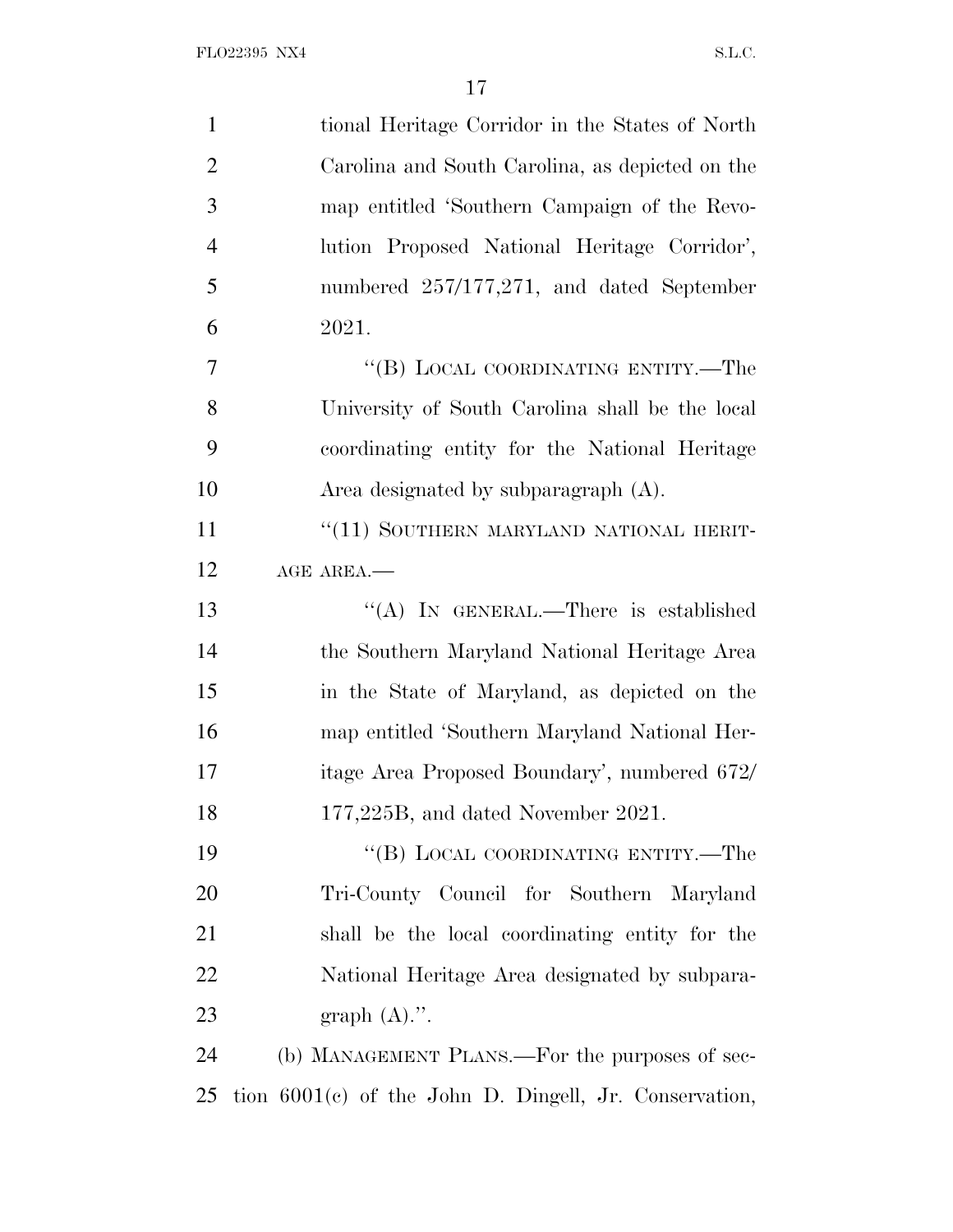Management, and Recreation Act (Public Law 116–9; 133 Stat. 772), the local coordinating entity for each of the National Heritage Areas designated under the amendment made by subsection (a) shall submit to the Secretary for approval a proposed management plan for the applicable National Heritage Area not later than 3 years after the date of enactment of this Act.

# **SEC. 9. EXTENSION OF CERTAIN NATIONAL HERITAGE AREA AUTHORITIES.**

(a) EXTENSIONS.—

 (1) ILLINOIS AND MICHIGAN CANAL NATIONAL HERITAGE CORRIDOR.—Section 126 of the Illinois and Michigan Canal National Heritage Corridor Act of 1984 (54 U.S.C. 320101 note; Public Law 98– 398; 98 Stat. 1456; 120 Stat. 1853), as amended by section 119(a) of the Department of the Interior, Environment, and Related Agencies Appropriations Act, 2022 (Public Law 117–103), is amended by striking ''2023'' and inserting ''September 30, 2037''.

 (2) JOHN H. CHAFEE BLACKSTONE RIVER VAL-22 LEY NATIONAL HERITAGE CORRIDOR.—Section  $10(a)$  of Public Law 99–647 (54 U.S.C. 320101 note; 100 Stat. 3630; 104 Stat. 1018; 128 Stat. 3804), as amended by section 119(b) of the Department of the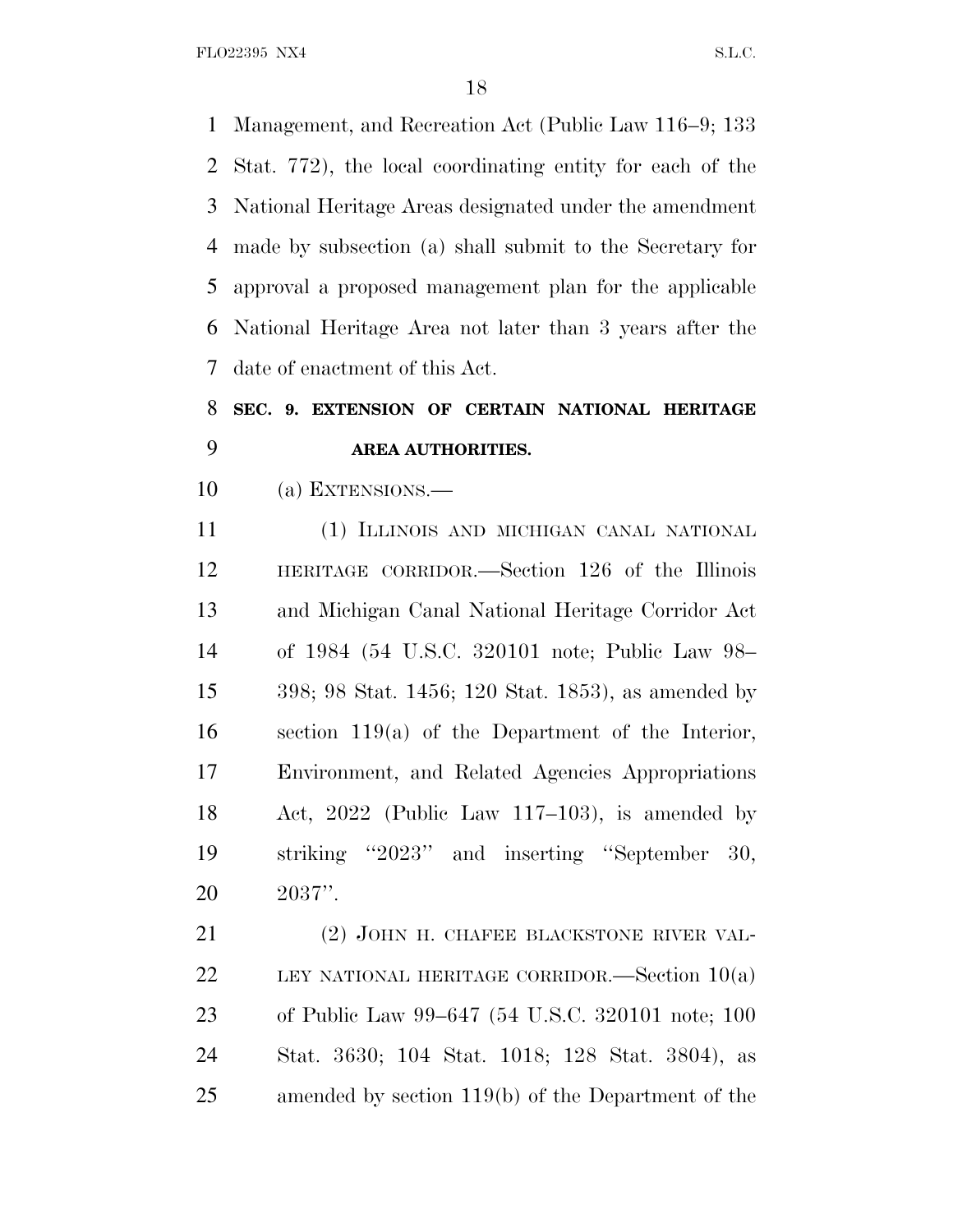| $\mathbf{1}$   | Interior, Environment, and Related Agencies Appro-     |
|----------------|--------------------------------------------------------|
| $\overline{2}$ | priations Act, $2022$ (Public Law 117-103), is         |
| 3              | amended by striking "2023" and inserting "2037".       |
| $\overline{4}$ | (3) DELAWARE AND LEHIGH NATIONAL HERIT-                |
| 5              | AGE CORRIDOR.—Section 12 of the Delaware and           |
| 6              | Lehigh Navigation Canal National Heritage Cor-         |
| 7              | ridor Act of 1988 (54 U.S.C. 320101 note; Public       |
| 8              | Law 100–692; 102 Stat. 4558; 112 Stat. 3260; 123       |
| 9              | Stat. 1293; 127 Stat. 420; 128 Stat. 314; 128 Stat.    |
| 10             | $3801$ , as amended by section $119(c)$ of the Depart- |
| 11             | ment of the Interior, Environment, and Related         |
| 12             | Agencies Appropriations Act, 2022 (Public Law          |
| 13             | $117-103$ ), is amended—                               |
| 14             | in subsection $(c)(1)$ , by striking<br>(A)            |
| 15             | "2023" and inserting "2037"; and                       |
| 16             | $(B)$ in subsection (d), by striking "2023"            |
| 17             | and inserting "2037".                                  |
| 18             | (4) THE LAST GREEN VALLEY NATIONAL HER-                |
| 19             | ITAGE CORRIDOR.—Section $106(b)$ of the Quinebaug      |
| 20             | and Shetucket Rivers Valley National Heritage Cor-     |
| 21             | ridor Act of 1994 (54 U.S.C. 320101 note; Public       |
| <u>22</u>      | Law 103–449; 108 Stat. 4755; 113 Stat. 1728; 123       |
| 23             | Stat. 1291; 128 Stat. 3802), as amended by section     |
| 24             | $119(d)$ of the Department of the Interior, Environ-   |
| 25             | ment, and Related Agencies Appropriations Act,         |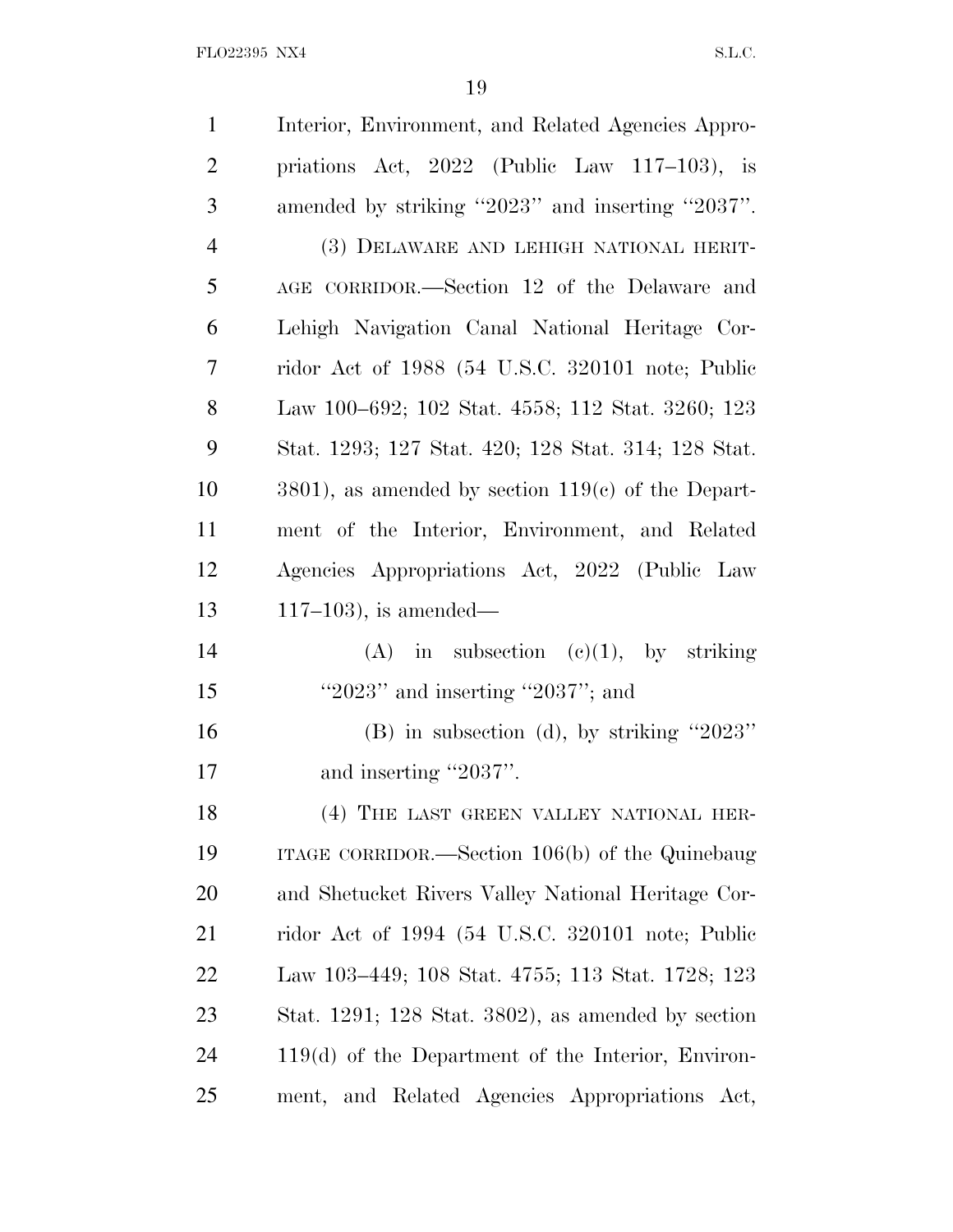2022 (Public Law 117–103), is amended by striking 2 '2023'' and inserting ''2037''.

 (5) NATIONAL COAL HERITAGE AREA.—Section 107 of the National Coal Heritage Area Act of 1996 (54 U.S.C. 320101 note; Public Law 104–333; 110 Stat. 4244; 127 Stat. 420; 128 Stat. 314; 128 Stat. 3801), as amended by section 119(e)(1) of the De- partment of the Interior, Environment, and Related Agencies Appropriations Act, 2022 (Public Law 117–103), is amended by striking ''2023'' and in-11 serting "2037".

12 (6) TENNESSEE CIVIL WAR HERITAGE AREA.— Section 208 of division II of the Omnibus Parks and Public Lands Management Act of 1996 (54 U.S.C. 320101 note; Public Law 104–333; 110 Stat. 4248; 127 Stat. 420; 128 Stat. 314; 129 Stat. 2551; 132 Stat. 661; 133 Stat. 778), as amended by section 119(e)(9) of the Department of the Interior, Envi- ronment, and Related Agencies Appropriations Act, 2022 (Public Law 117–103), is amended by striking 21 ''2023'' and inserting ''2037''.

 (7) AUGUSTA CANAL NATIONAL HERITAGE COR- RIDOR.—Section 310 of division II of the Omnibus Parks and Public Lands Management Act of 1996 (54 U.S.C. 320101 note; Public Law 104–333; 110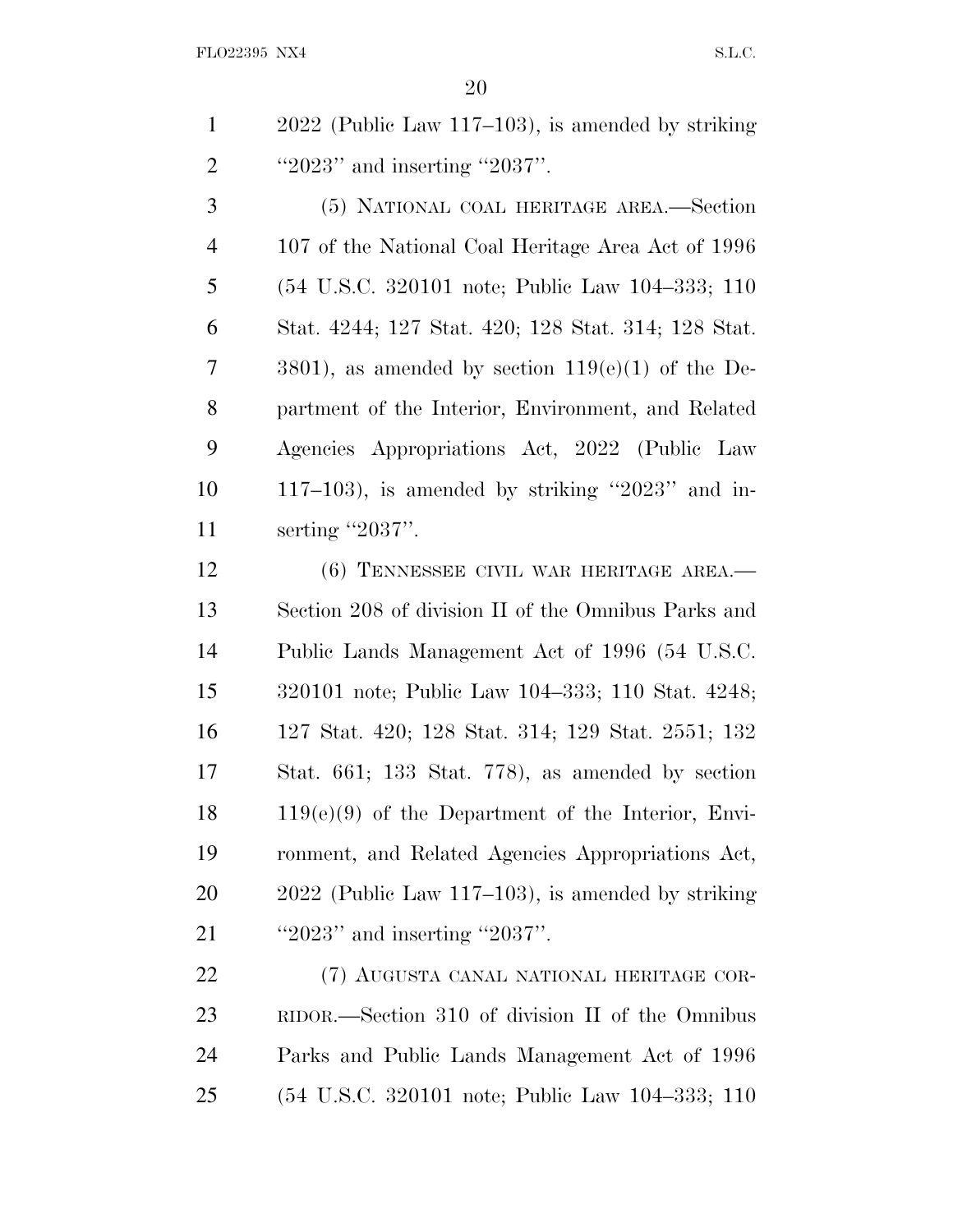Stat. 4252; 127 Stat. 420; 128 Stat. 314; 129 Stat. 2551; 132 Stat. 661; 133 Stat. 778), as amended by section 119(e)(7) of the Department of the Interior, Environment, and Related Agencies Appropriations Act, 2022 (Public Law 117–103), is amended by 6 striking  $"2023"$  and inserting  $"2037"$ .

 (8) RIVERS OF STEEL NATIONAL HERITAGE AREA.—Section 408 of the Steel Industry American Heritage Area Act of 1996 (54 U.S.C. 320101 note; Public Law 104–333; 110 Stat. 4256; 127 Stat. 420; 128 Stat. 314; 128 Stat. 3801), as amended by section 119(e)(2) of the Department of the Interior, Environment, and Related Agencies Appropriations Act, 2022 (Public Law 117–103), is amended by striking ''2023'' and inserting ''2037''.

 (9) ESSEX NATIONAL HERITAGE AREA.—Sec- tion 507 of division II of the Omnibus Parks and Public Lands Management Act of 1996 (54 U.S.C. 320101 note; Public Law 104–333; 110 Stat. 4260; 127 Stat. 420; 128 Stat. 314; 128 Stat. 3801), as amended by section 119(e)(3) of the Department of the Interior, Environment, and Related Agencies Ap- propriations Act, 2022 (Public Law 117–103), is amended by striking ''2023'' and inserting ''2037''.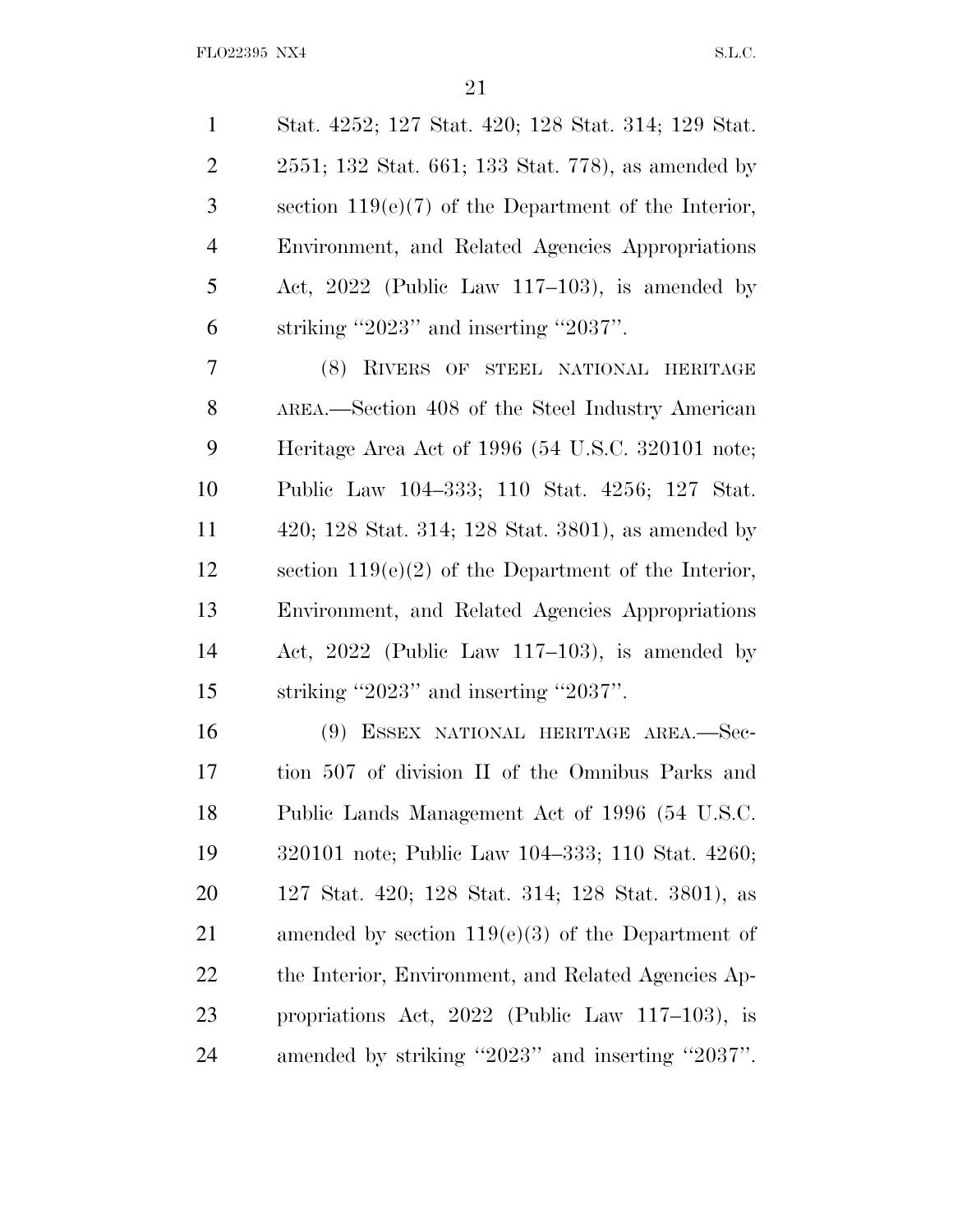(10) SOUTH CAROLINA NATIONAL HERITAGE CORRIDOR.—Section 607 of the South Carolina Na- tional Heritage Corridor Act of 1996 (54 U.S.C. 320101 note; Public Law 104–333; 110 Stat. 4264; 127 Stat. 420; 128 Stat. 314; 129 Stat. 2551; 132 Stat. 661; 133 Stat. 778), as amended by section 119(e)(8) of the Department of the Interior, Envi- ronment, and Related Agencies Appropriations Act, 2022 (Public Law 117–103), is amended by striking 10 '2023'' and inserting "2037". (11) AMERICA'S AGRICULTURAL HERITAGE PARTNERSHIP.—Section 707 of division II of the

 Omnibus Parks and Public Lands Management Act of 1996 (54 U.S.C. 320101 note; Public Law 104– 333; 110 Stat. 4267; 127 Stat. 420; 128 Stat. 314; 16 128 Stat. 3801), as amended by section  $119(e)(4)$  of the Department of the Interior, Environment, and Related Agencies Appropriations Act, 2022 (Public Law 117–103), is amended by striking ''2023'' and 20 inserting "2037".

 (12) OHIO & ERIE NATIONAL HERITAGE CANALWAY.—Section 809 of the Ohio & Erie Canal National Heritage Corridor Act of 1996 (54 U.S.C. 320101 note; Public Law 104–333; 110 Stat. 4275; 122 Stat. 826; 127 Stat. 420; 128 Stat. 314; 128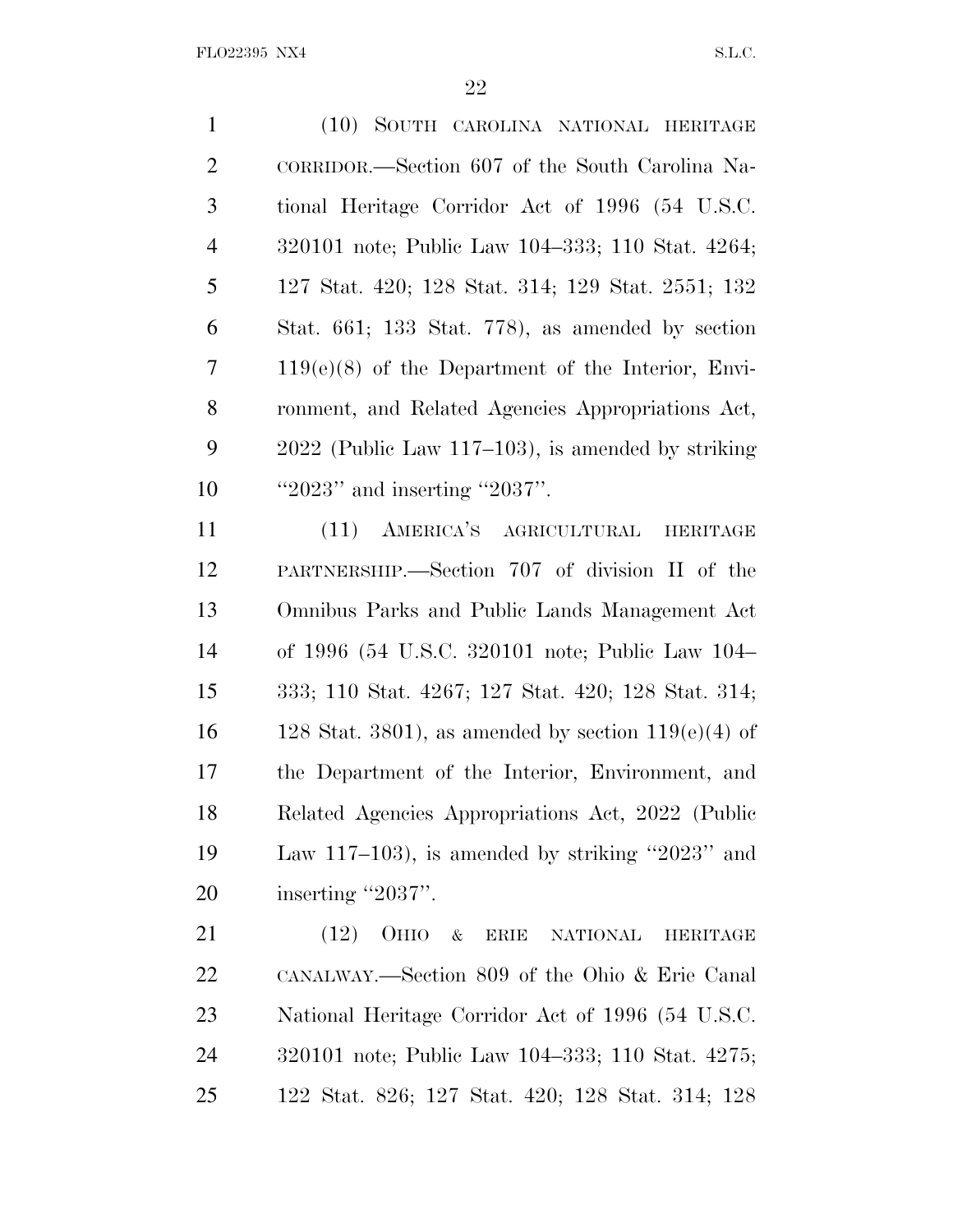1 Stat. 3801), as amended by section  $119(e)(5)$  of the Department of the Interior, Environment, and Re- lated Agencies Appropriations Act, 2022 (Public Law 117–103), is amended by striking ''2023'' and 5 inserting "2037".

 (13) MAURICE D. HINCHEY HUDSON RIVER VALLEY NATIONAL HERITAGE AREA.—Section 910 of division II of Public Law 104–333 (54 U.S.C. 320101 note; 110 Stat. 4281; 127 Stat. 420; 128 Stat. 314; 128 Stat. 3801), as amended by section 119(e)(6) of the Department of the Interior, Envi- ronment, and Related Agencies Appropriations Act, 2022 (Public Law 117–103), is amended by striking 14 "2023" and inserting "2037".

 (14) MOTORCITIES NATIONAL HERITAGE AREA.—Section 109 of the Automobile National Heritage Area Act (54 U.S.C. 320101 note; Public Law 105–355; 112 Stat. 3252; 128 Stat. 3802), as amended by section 119(f) of the Department of the Interior, Environment, and Related Agencies Appro- priations Act, 2022 (Public Law 117–103), is amended by striking ''2023'' and inserting ''2037''. (15) LACKAWANNA VALLEY NATIONAL HERIT-

 AGE AREA.—Section 108 of the Lackawanna Valley National Heritage Area Act of 2000 (54 U.S.C.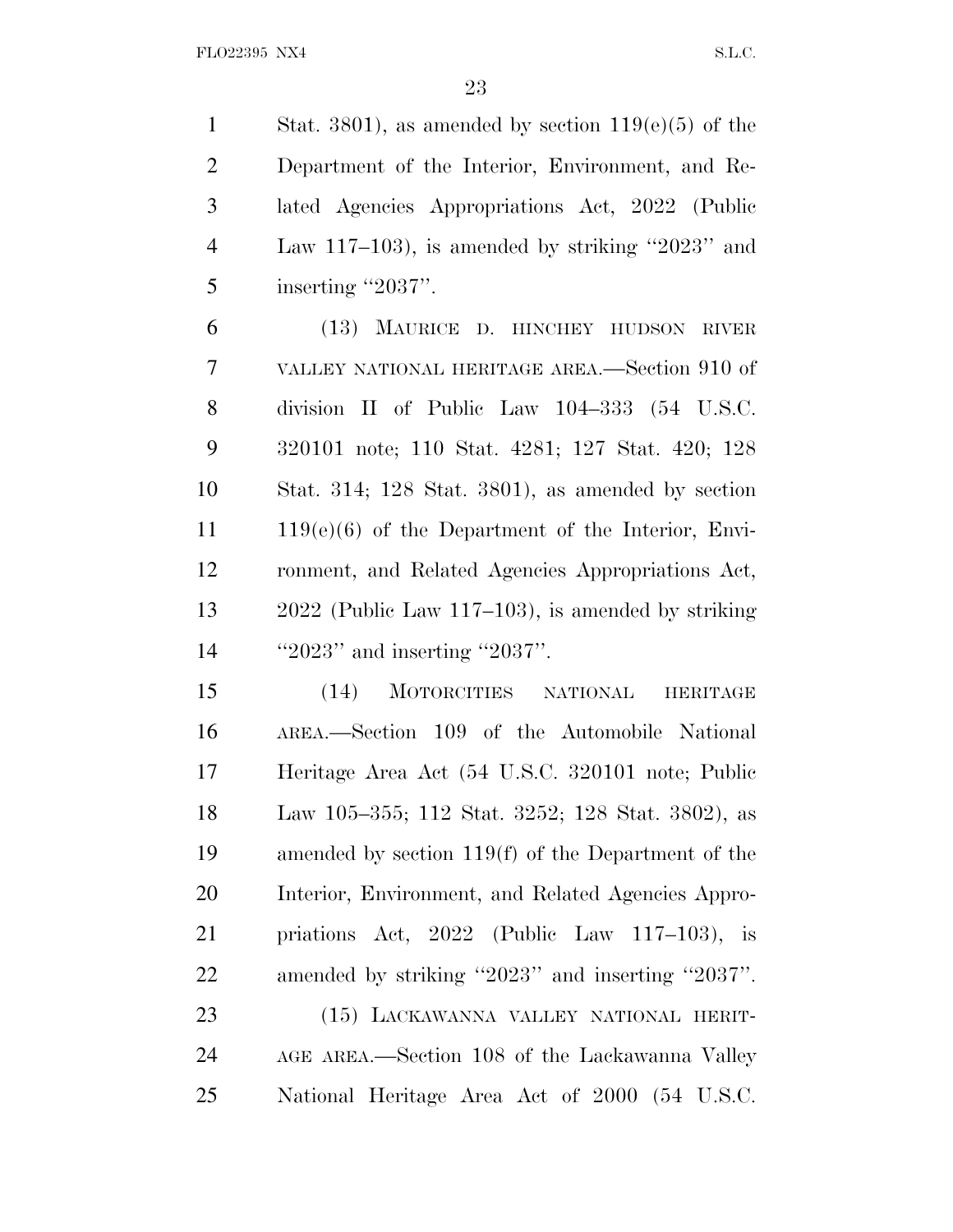| $\mathbf{1}$   | 320101 note; Public Law 106–278; 114 Stat. 818;      |
|----------------|------------------------------------------------------|
| $\overline{2}$ | 127 Stat. 420; 128 Stat. 314; 128 Stat. 3802), as    |
| 3              | amended by section $119(g)(1)$ of the Department of  |
| $\overline{4}$ | the Interior, Environment, and Related Agencies Ap-  |
| 5              | propriations Act, $2022$ (Public Law 117–103), is    |
| 6              | amended by striking "2023" and inserting "2037".     |
| 7              | (16) SCHUYLKILL RIVER VALLEY NATIONAL                |
| 8              | HERITAGE AREA.—Section 209 of the Schuylkill         |
| 9              | River Valley Heritage Area Act (54 U.S.C. 320101)    |
| 10             | note; Public Law 106-278; 114 Stat. 824; 128 Stat.   |
| 11             | 3802), as amended by section $119(g)(2)$ of the De-  |
| 12             | partment of the Interior, Environment, and Related   |
| 13             | Agencies Appropriations Act, 2022 (Public Law        |
| 14             | $117-103$ ), is amended by striking "2023" and in-   |
| 15             | serting $"2037"$ .                                   |
| 16             | (17) WHEELING NATIONAL HERITAGE AREA.—               |
| 17             | Subsection (i) of the Wheeling National Heritage     |
| 18             | Area Act of 2000 (54 U.S.C. 320101 note; Public      |
| 19             | Law 106–291; 114 Stat. 967; 128 Stat. 3802), as      |
| 20             | amended by section $119(h)$ of the Department of the |
| 21             | Interior, Environment, and Related Agencies Appro-   |
| 22             | priations Act, $2022$ (Public Law 117–103), is       |
| 23             | amended by striking "2023" and inserting "2037".     |
| 24             | (18) YUMA CROSSING NATIONAL<br><b>HERITAGE</b>       |
| 25             | AREA.—Section 7 of the Yuma Crossing National        |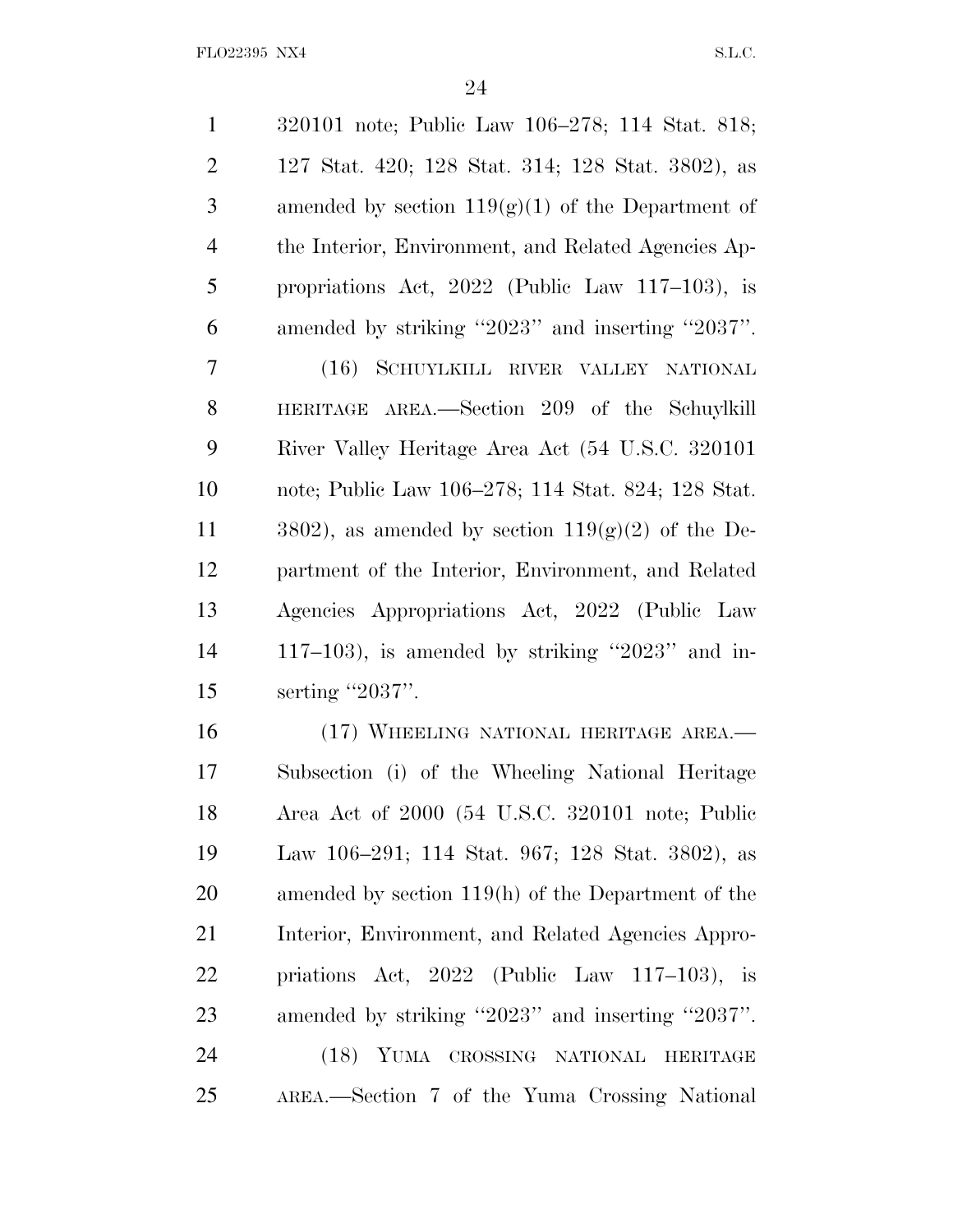Heritage Area Act of 2000 (54 U.S.C. 320101 note; Public Law 106–319; 114 Stat. 1284; 128 Stat. 3802), as amended by section 119(i) of the Depart- ment of the Interior, Environment, and Related Agencies Appropriations Act, 2022 (Public Law  $6 \qquad 117-103$ , is amended by striking "2023" and in-7 serting "2037".

 (19) ERIE CANALWAY NATIONAL HERITAGE CORRIDOR.—Section 811 of the Erie Canalway Na- tional Heritage Corridor Act (54 U.S.C. 320101 note; Public Law 106–554; 114 Stat. 2763A–295;  $12 \t 128$  Stat. 3802), as amended by section 119(j) of the Department of the Interior, Environment, and Related Agencies Appropriations Act, 2022 (Public Law 117–103), is amended by striking ''2023'' and 16 inserting "2037".

 (20) BLUE RIDGE NATIONAL HERITAGE AREA.—Subsection (j) of the Blue Ridge National Heritage Area Act of 2003 (54 U.S.C. 320101 note; Public Law 108–108; 117 Stat. 1280; 133 Stat. 778), as amended by section 119(k) of the Depart- ment of the Interior, Environment, and Related Agencies Appropriations Act, 2022 (Public Law 117–103), is amended by striking ''2023'' and in-serting ''2037''.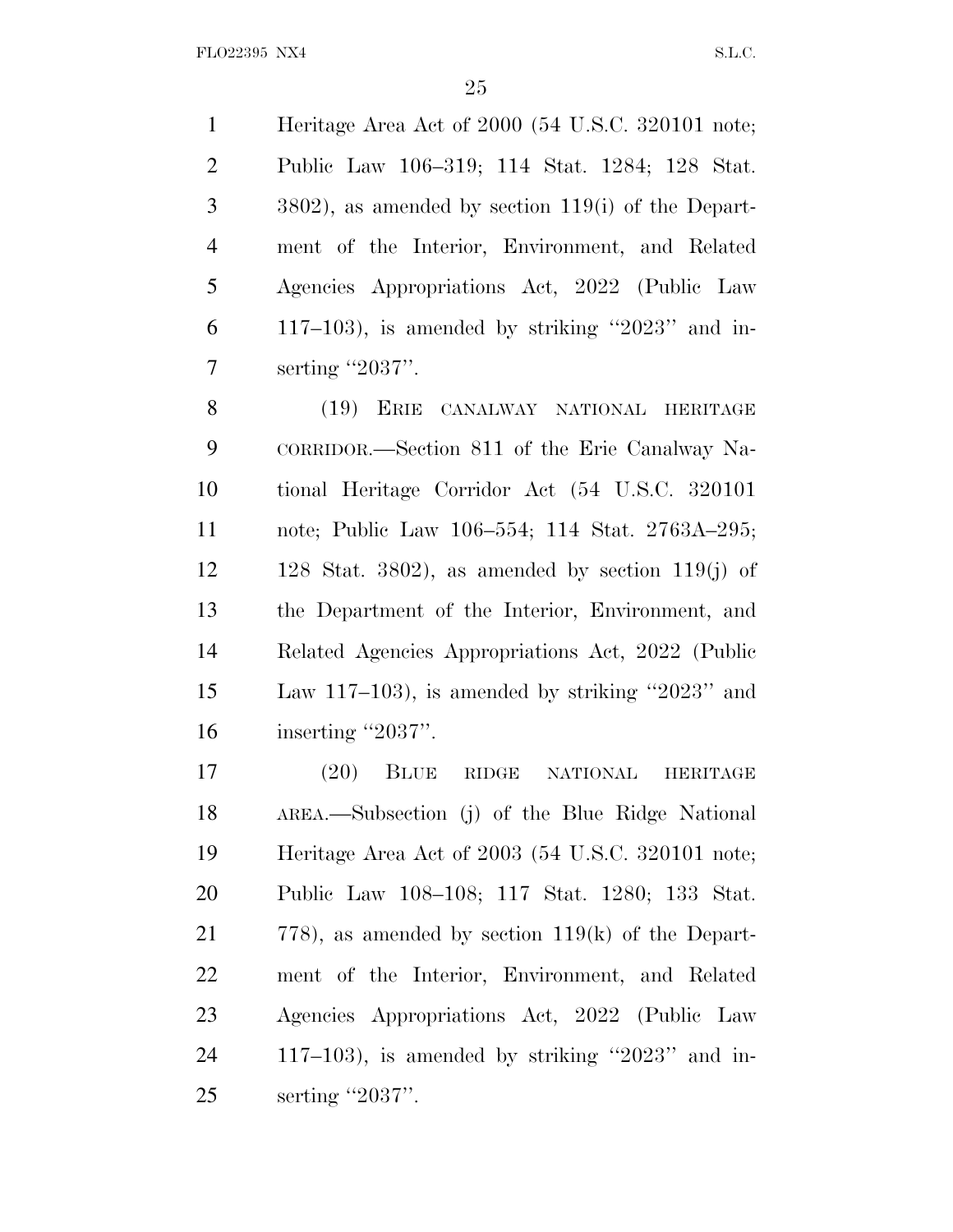(21) NATIONAL AVIATION HERITAGE AREA.— Section 512 of the National Aviation Heritage Area Act (54 U.S.C. 320101 note; Public Law 108–447; 118 Stat. 3367; 133 Stat. 2713) is amended by striking ''September 30, 2022'' and inserting ''Sep-tember 30, 2037''.

 (22) OIL REGION NATIONAL HERITAGE AREA.— Section 608 of the Oil Region National Heritage Area Act (54 U.S.C. 320101 note; Public Law 108– 447; 118 Stat. 3372; 133 Stat. 2713) is amended by striking ''September 30, 2022'' and inserting ''Sep-tember 30, 2037''.

 (23) NORTHERN RIO GRANDE NATIONAL HERIT- AGE AREA.—Section 208 of the Northern Rio Grande National Heritage Area Act (54 U.S.C. 320101 note; Public Law 109–338; 120 Stat. 1790), as amended by section 119(*l*)(1) of the Department of the Interior, Environment, and Related Agencies Appropriations Act, 2022 (Public Law 117–103), is amended by striking ''September 30, 2023'' and in-serting ''September 30, 2037''.

 (24) ATCHAFALAYA NATIONAL HERITAGE AREA.—Section 221 of the Atchafalaya National Heritage Area Act (54 U.S.C. 320101 note; Public Law 109–338; 120 Stat. 1795), as amended by sec-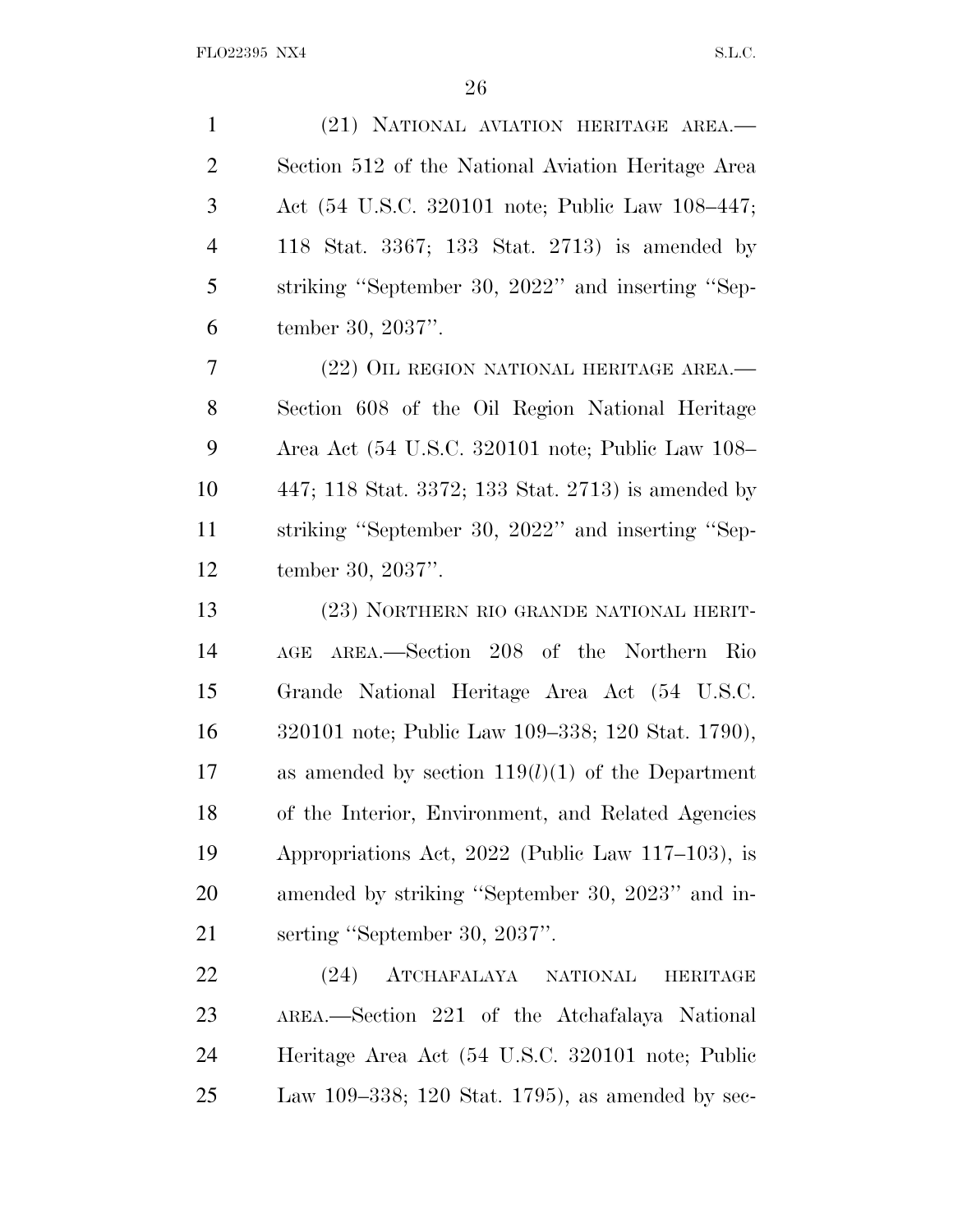tion 119(*l*)(1) of the Department of the Interior, Environment, and Related Agencies Appropriations Act, 2022 (Public Law 117–103), is amended by striking ''September 30, 2023'' and inserting ''Sep-tember 30, 2037''.

 (25) ARABIA MOUNTAIN NATIONAL HERITAGE AREA.—Section 240 of the Arabia Mountain Na- tional Heritage Area Act (54 U.S.C. 320101 note; Public Law 109–338; 120 Stat. 1799), as amended by section 119(*l*)(1) of the Department of the Inte- rior, Environment, and Related Agencies Appropria- tions Act, 2022 (Public Law 117–103), is amended by striking ''September 30, 2023'' and inserting ''September 30, 2037''.

 (26) MORMON PIONEER NATIONAL HERITAGE AREA.—Section 260 of the Mormon Pioneer Na- tional Heritage Area Act (54 U.S.C. 320101 note; Public Law 109–338; 120 Stat. 1807), as amended by section 119(*l*)(1) of the Department of the Inte- rior, Environment, and Related Agencies Appropria- tions Act, 2022 (Public Law 117–103), is amended by striking ''September 30, 2023'' and inserting ''September 30, 2037''.

 (27) FREEDOM'S FRONTIER NATIONAL HERIT-AGE AREA.—Section 269 of the Freedom's Frontier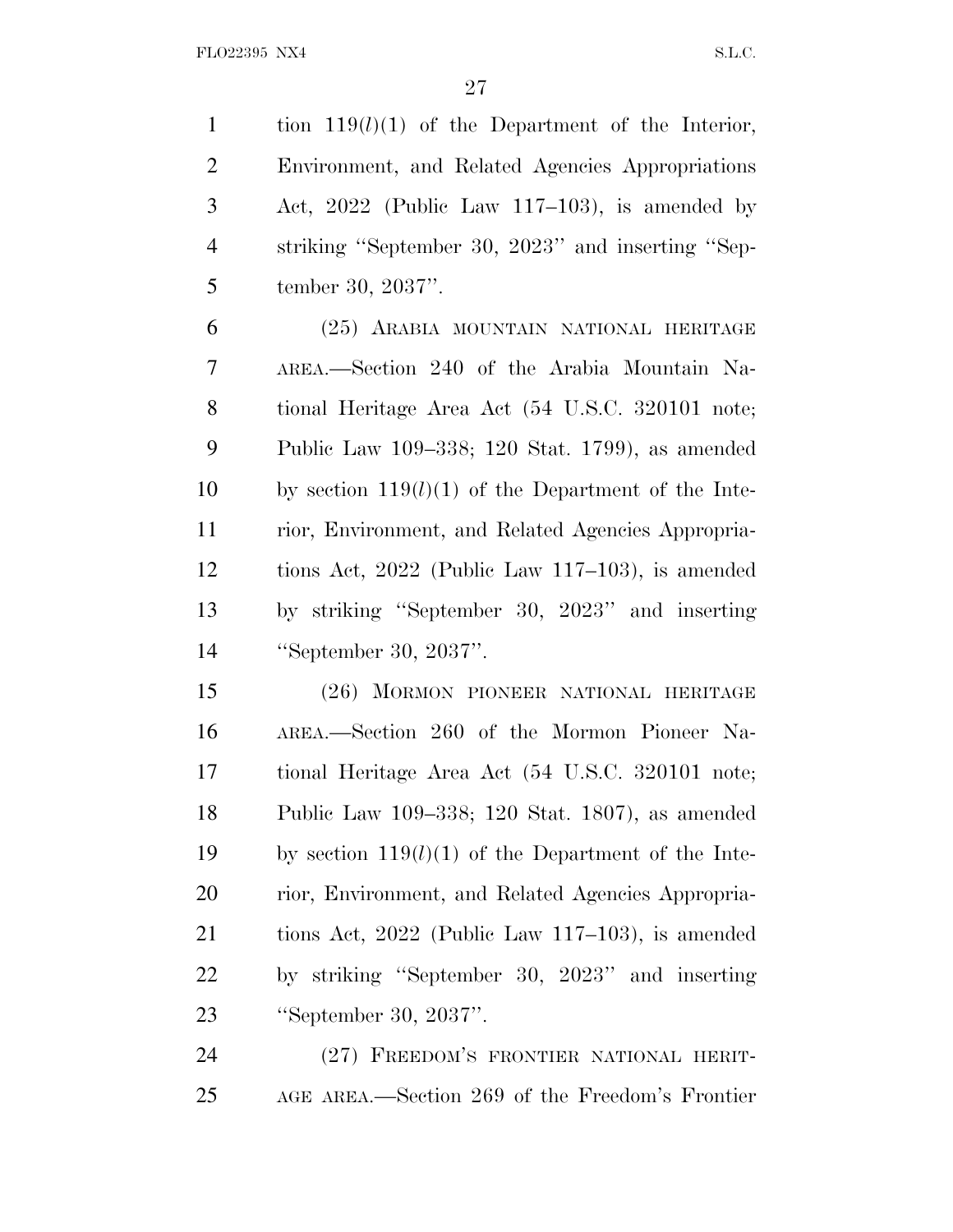National Heritage Area Act (54 U.S.C. 320101 note; Public Law 109–338; 120 Stat. 1813), as amended by section 119(*l*)(1) of the Department of the Interior, Environment, and Related Agencies Ap- propriations Act, 2022 (Public Law 117–103), is amended by striking ''September 30, 2023'' and in-serting ''September 30, 2037''.

 (28) UPPER HOUSATONIC VALLEY NATIONAL HERITAGE AREA.—Section 280B of the Upper Housatonic Valley National Heritage Area Act (54 U.S.C. 320101 note; Public Law 109–338; 120 Stat. 12 1819), as amended by section  $119(l)(2)$  of the De- partment of the Interior, Environment, and Related Agencies Appropriations Act, 2022 (Public Law 117–103), is amended by striking ''September 30, 2023'' and inserting ''September 30, 2037''.

 (29) CHAMPLAIN VALLEY NATIONAL HERITAGE PARTNERSHIP.—Section 289 of the Champlain Val- ley National Heritage Partnership Act of 2006 (54 U.S.C. 320101 note; Public Law 109–338; 120 Stat. 21 1824), as amended by section  $119(l)(1)$  of the De- partment of the Interior, Environment, and Related Agencies Appropriations Act, 2022 (Public Law 117–103), is amended by striking ''September 30, 2023'' and inserting ''September 30, 2037''.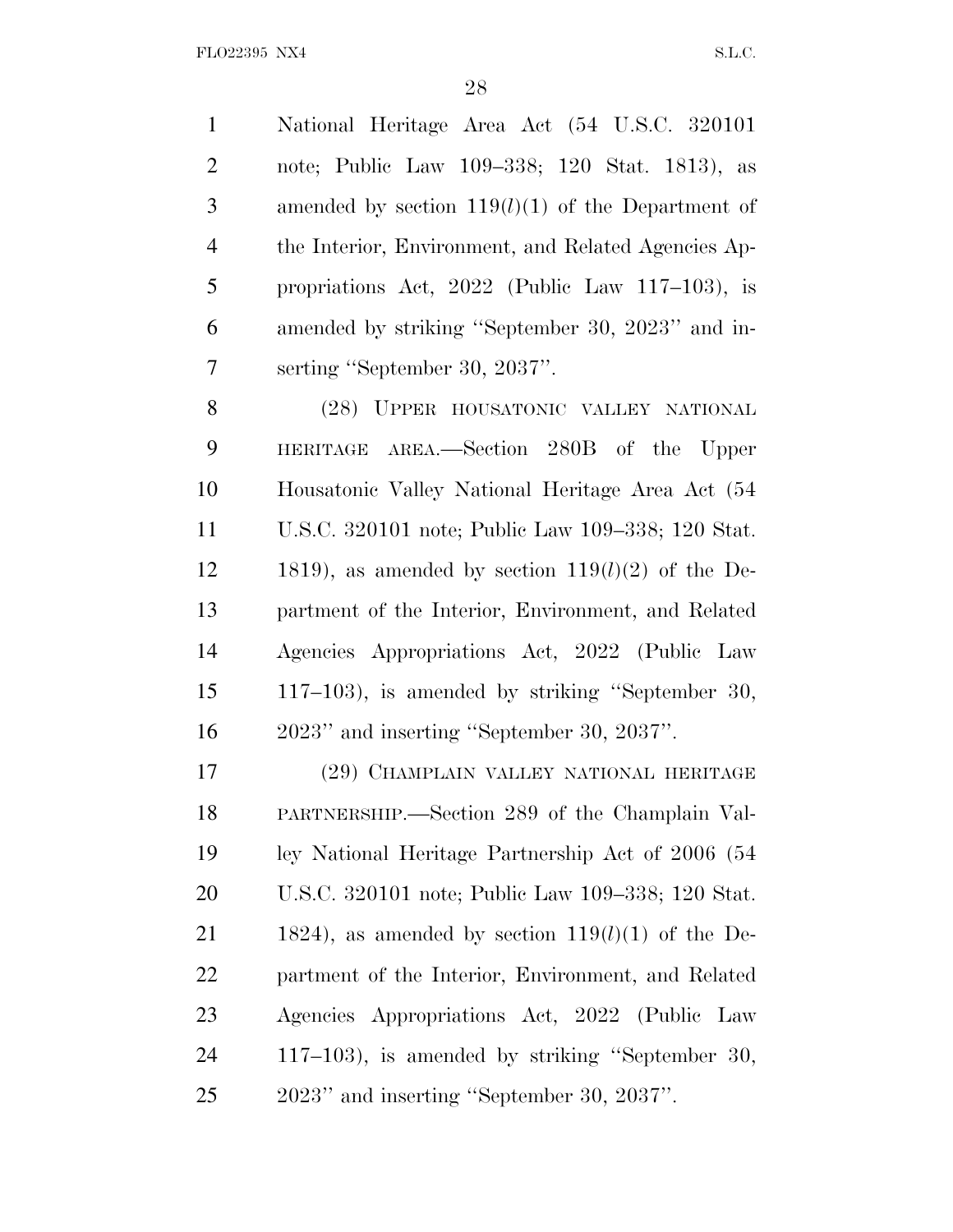(30) GREAT BASIN NATIONAL HERITAGE ROUTE.—Section 291J of the Great Basin National Heritage Route Act (54 U.S.C. 320101 note; Public Law 109–338; 120 Stat. 1831), as amended by sec- tion 119(*l*)(1) of the Department of the Interior, Environment, and Related Agencies Appropriations Act, 2022 (Public Law 117–103), is amended by striking ''September 30, 2023'' and inserting ''Sep-tember 30, 2037''.

 (31) GULLAH/GEECHEE CULTURAL HERITAGE CORRIDOR.—Section 295L of the Gullah/Geechee Cultural Heritage Act (54 U.S.C. 320101 note; Pub-13 lic Law 109–338; 120 Stat. 1837), as amended by section 119(*l*)(1) of the Department of the Interior, Environment, and Related Agencies Appropriations Act, 2022 (Public Law 117–103), is amended by striking ''September 30, 2023'' and inserting ''Sep-tember 30, 2037''.

19 (32) CROSSROADS OF THE AMERICAN REVOLU- TION NATIONAL HERITAGE AREA.—Section 297H of 21 the Crossroads of the American Revolution National Heritage Area Act of 2006 (54 U.S.C. 320101 note; Public Law 109–338; 120 Stat. 1844), as amended by section 119(*l*)(1) of the Department of the Inte-rior, Environment, and Related Agencies Appropria-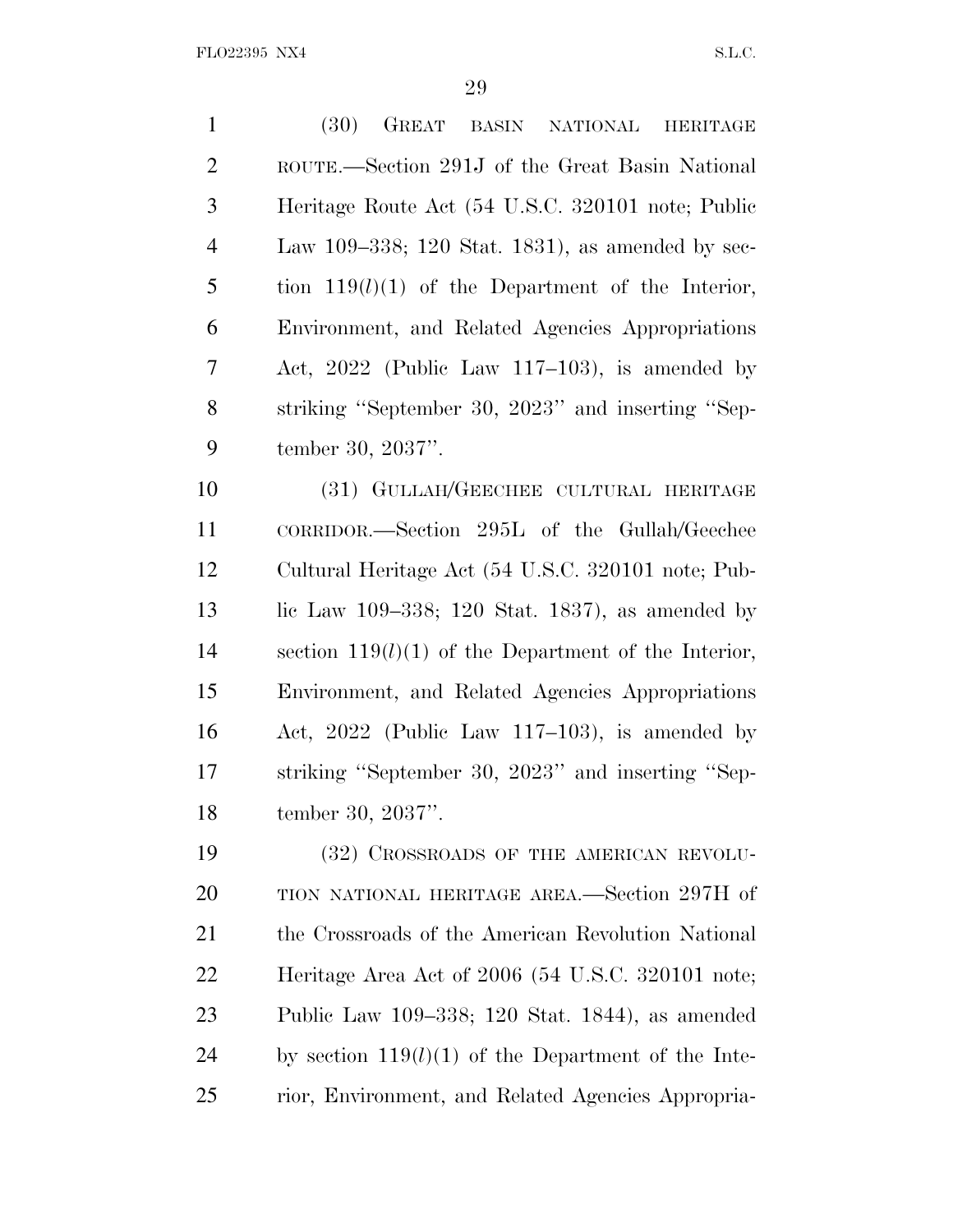|   | tions Act, $2022$ (Public Law 117–103), is amended |
|---|----------------------------------------------------|
| 2 | by striking "September 30, 2023" and inserting     |
| 3 | "September 30, 2037".                              |

 (33) ABRAHAM LINCOLN NATIONAL HERITAGE AREA.—Section 451 of the Consolidated Natural Re- sources Act of 2008 (54 U.S.C. 320101 note; Public Law 110–229; 122 Stat. 824) is amended by strik- ing ''the date that is 15 years after the date of the enactment of this subtitle'' and inserting ''Sep-tember 30, 2037''.

 (34) JOURNEY THROUGH HALLOWED GROUND NATIONAL HERITAGE AREA.—Section 411 of the Consolidated Natural Resources Act of 2008 (54 U.S.C. 320101 note; Public Law 110–229; 122 Stat. 809) is amended by striking ''the date that is 15 years after the date of enactment of this subtitle'' and inserting ''September 30, 2037''.

 (35) NIAGARA FALLS NATIONAL HERITAGE AREA.—Section 432 of the Consolidated Natural Re- sources Act of 2008 (54 U.S.C. 320101 note; Public Law 110–229; 122 Stat. 818) is amended by strik-22 ing "the date that is 15 years after the date of en- actment of this Act'' and inserting ''September 30, 2037''.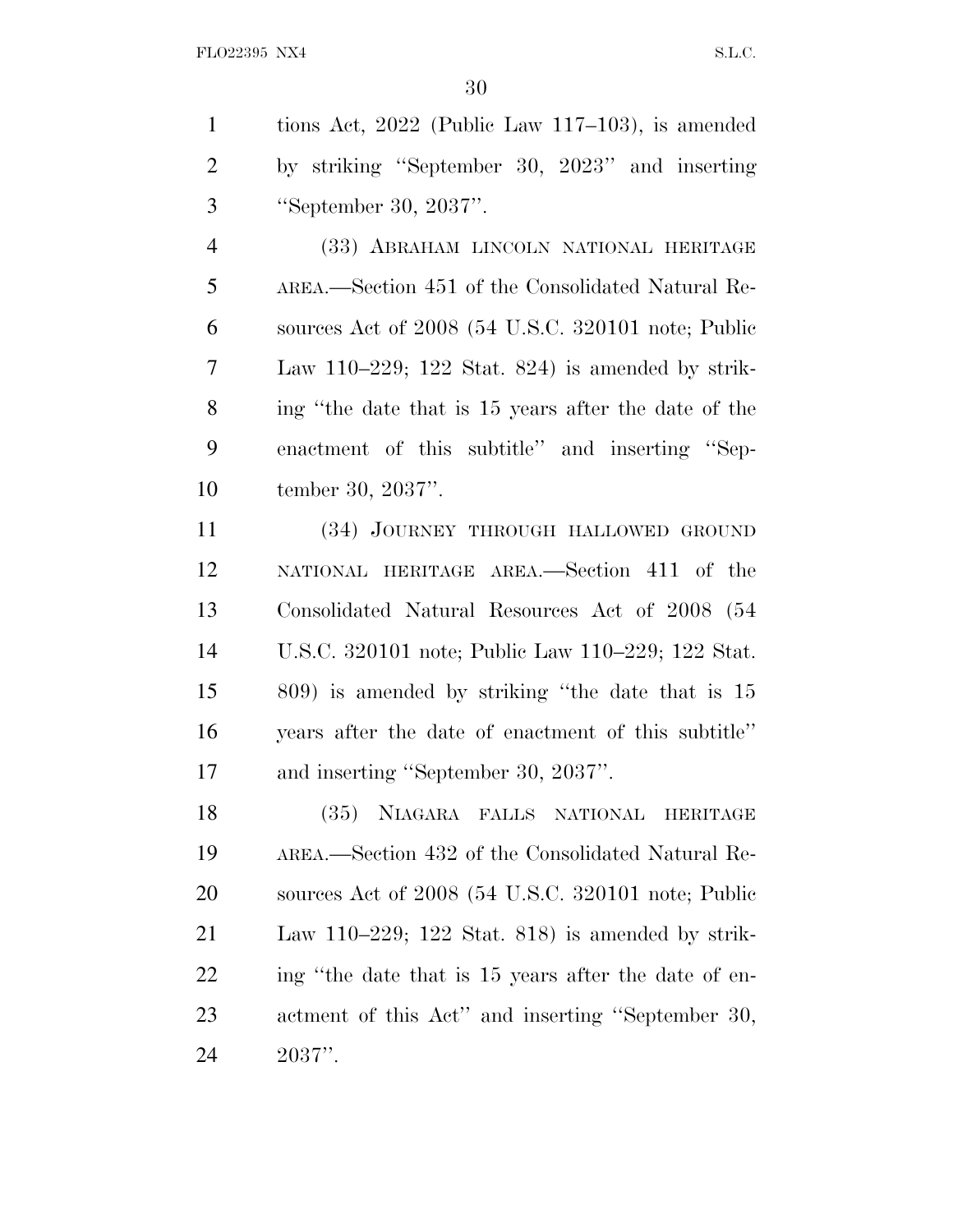(36) SANGRE DE CRISTO NATIONAL HERITAGE AREA.—Section 8001(i) of the Omnibus Public Land Management Act of 2009 (54 U.S.C. 320101 note; Public Law 111–11; 123 Stat. 1229) is amended by striking ''the date that is 15 years after the date of enactment of this Act'' and inserting ''September 30, 2037''.

8 (37) CACHE LA POUDRE RIVER NATIONAL HER- ITAGE AREA.—Section 8002(i) of the Omnibus Pub- lic Land Management Act of 2009 (54 U.S.C. 320101 note; Public Law 111–11; 123 Stat. 1234) is amended by striking ''the date that is 15 years after the date of enactment of this Act'' and insert-ing ''September 30, 2037''.

 (38) SOUTH PARK NATIONAL HERITAGE AREA.—Section 8003(i) of the Omnibus Public Land Management Act of 2009 (54 U.S.C. 320101 note; Public Law 111–11; 123 Stat. 1240) is amended by striking ''the date that is 15 years after the date of enactment of this Act'' and inserting ''September 30, 2037''.

 (39) NORTHERN PLAINS NATIONAL HERITAGE AREA.—Section 8004(j) of the Omnibus Public Land Management Act of 2009 (54 U.S.C. 320101 note; Public Law 111–11; 123 Stat. 1247; 123 Stat.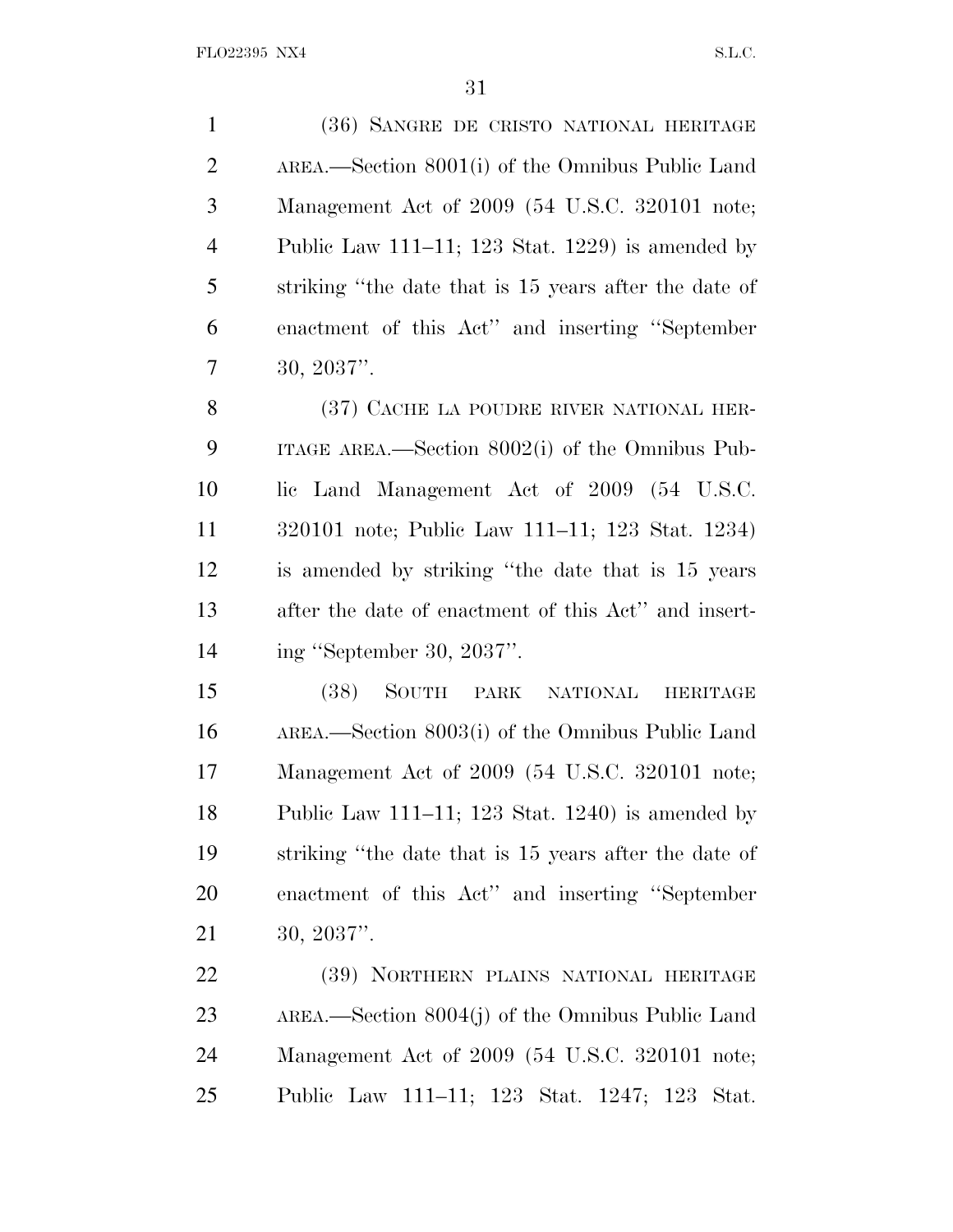2929) is amended by striking ''the date that is 15 years after the date of enactment of this Act'' and inserting ''September 30, 2037''.

 (40) BALTIMORE NATIONAL HERITAGE AREA.— Section 8005(i) of the Omnibus Public Land Man- agement Act of 2009 (54 U.S.C. 320101 note; Pub- lic Law 111–11; 123 Stat. 1253) is amended by striking ''the date that is 15 years after the date of enactment of this Act'' and inserting ''September 30, 2037''.

 (41) FREEDOM'S WAY NATIONAL HERITAGE AREA.—Section 8006(i) of the Omnibus Public Land Management Act of 2009 (54 U.S.C. 320101 note; Public Law 111–11; 123 Stat. 1260) is amended by striking ''the date that is 15 years after the date of enactment of this Act'' and inserting ''September 30, 2037''.

 (42) MISSISSIPPI HILLS NATIONAL HERITAGE AREA.—Section 8007(i) of the Omnibus Public Land Management Act of 2009 (54 U.S.C. 320101 note; Public Law 111–11; 123 Stat. 1267) is amended by striking ''the date that is 15 years after the date of enactment of this Act'' and inserting ''September 30, 2037''.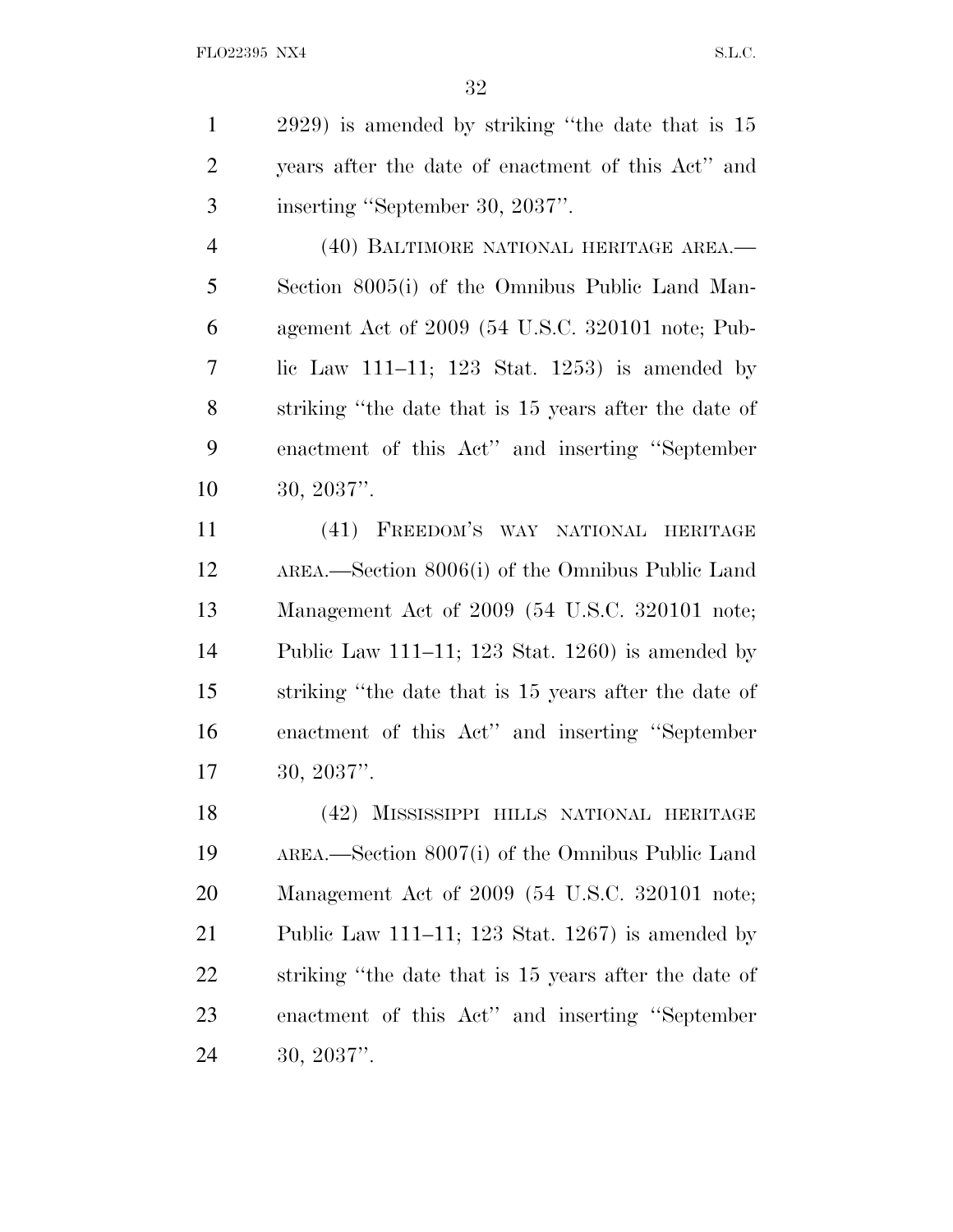(43) MISSISSIPPI DELTA NATIONAL HERITAGE AREA.—Section 8008(i) of the Omnibus Public Land Management Act of 2009 (54 U.S.C. 320101 note; Public Law 111–11; 123 Stat. 1275) is amended by striking ''the date that is 15 years after the date of enactment of this Act'' and inserting ''September 30, 2037''.

 (44) MUSCLE SHOALS NATIONAL HERITAGE AREA.—Section 8009(j) of the Omnibus Public Land Management Act of 2009 (54 U.S.C. 320101 note; Public Law 111–11; 123 Stat. 1282) is amended by striking ''the date that is 15 years after the date of enactment of this Act'' and inserting ''September 30, 2037''.

 (45) KENAI MOUNTAINS-TURNAGAIN ARM NA- TIONAL HERITAGE AREA.—Section 8010(i) of the Omnibus Public Land Management Act of 2009 (54 U.S.C. 320101 note; Public Law 111–11; 123 Stat. 1288) is amended by striking ''the date that is 15 years after the date of enactment of this Act'' and 21 inserting "September 30, 2037".

22 (b) AUTHORIZATION OF APPROPRIATIONS.—There is authorized to be appropriated for each National Heritage Area extended under an amendment made by paragraphs (1) through (45) of subsection (a) not more than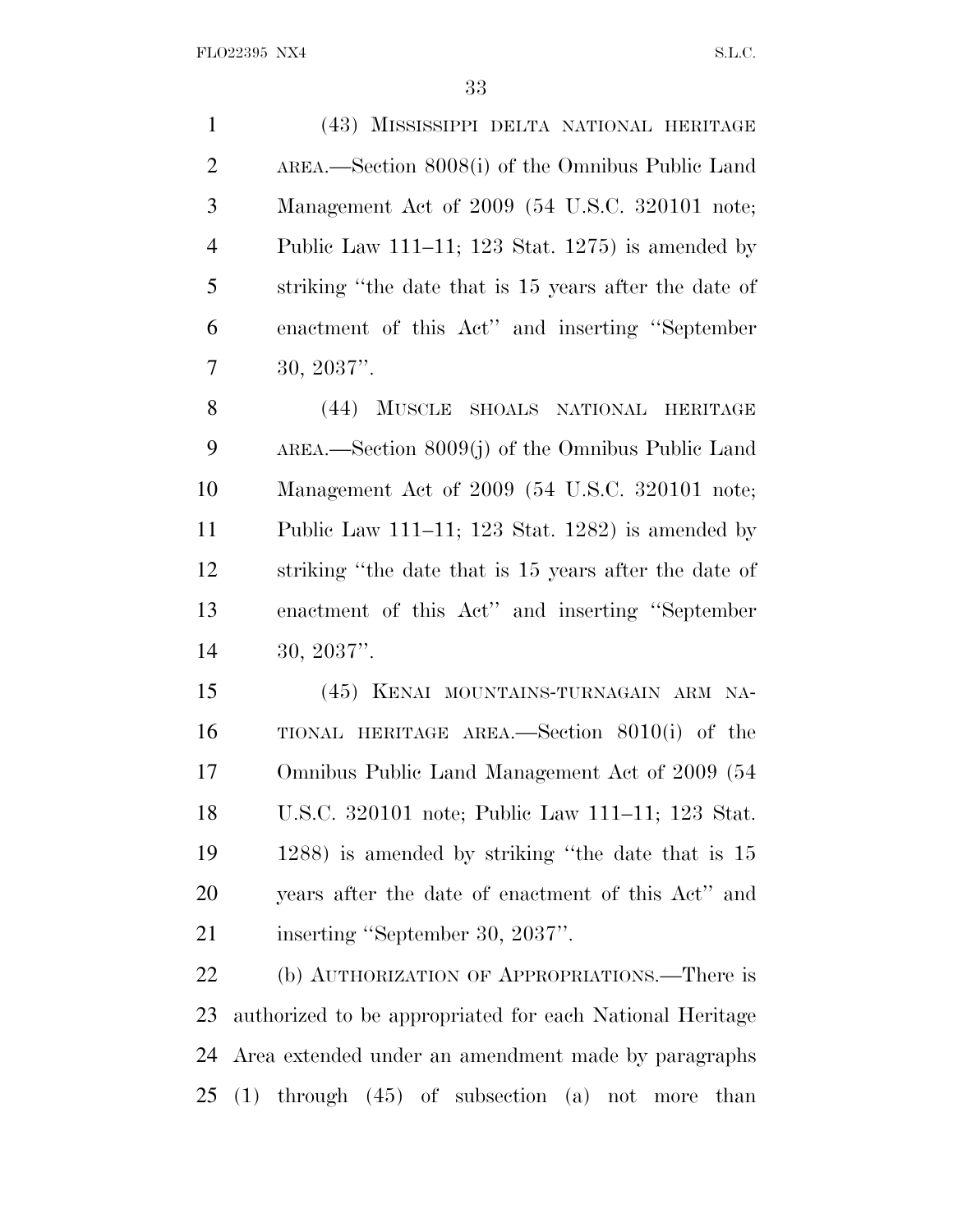\$1,000,000 for each of fiscal years 2023 through 2037, subject to any other applicable provisions of, but notwith- standing any limitation on total appropriations for the ap- plicable National Heritage Area established by, a law amended by that subsection.

## **SEC. 10. AUTHORIZATION OF APPROPRIATIONS FOR CER-TAIN NATIONAL HERITAGE AREAS.**

 (a) RIVERS OF STEEL NATIONAL HERITAGE AREA.—Section 409(a) of the Steel Industry American Heritage Area Act of 1996 (54 U.S.C. 320101 note; Pub- lic Law 104–333; 110 Stat. 4256; 129 Stat. 2551; 133 Stat. 778) is amended, in the second sentence, by striking ''\$20,000,000'' and inserting ''\$22,000,000''.

 (b) ESSEX NATIONAL HERITAGE AREA.—Section 508(a) of division II of the Omnibus Parks and Public Lands Management Act of 1996 (54 U.S.C. 320101 note; Public Law 104–333; 110 Stat. 4260; 129 Stat. 2551; 133 Stat. 778) is amended, in the second sentence, by striking ''\$20,000,000'' and inserting ''\$22,000,000''.

 (c) SOUTH CAROLINA NATIONAL HERITAGE COR- RIDOR.—Section 608(a) of the South Carolina National Heritage Corridor Act of 1996 (54 U.S.C. 320101 note; Public Law 104–333; 110 Stat. 4264; 122 Stat. 824; 133 Stat. 2714) is amended, in the second sentence, by strik-ing ''\$17,000,000'' and inserting ''\$19,000,000''.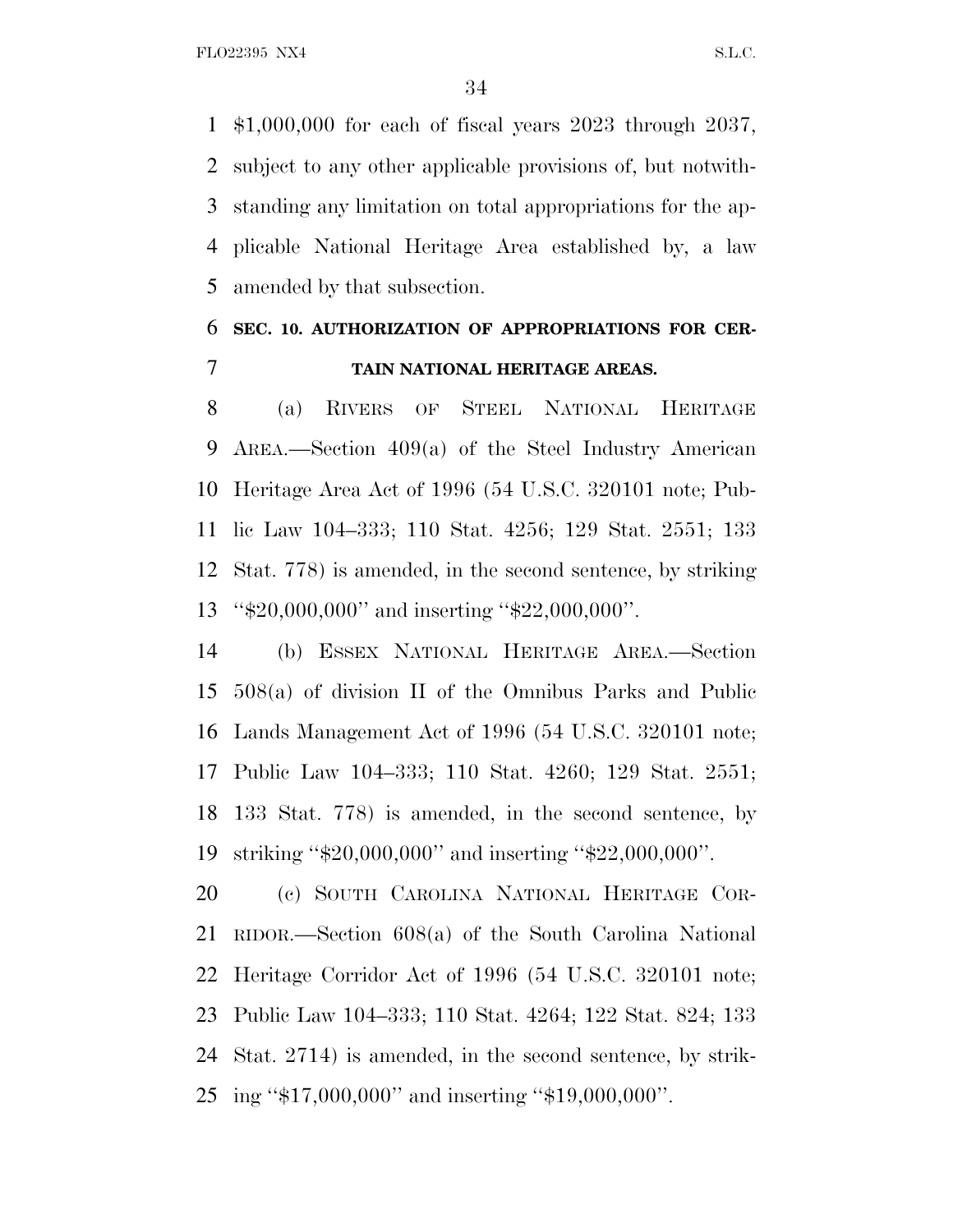(d) AMERICA'<sup>S</sup> AGRICULTURAL HERITAGE PARTNER- SHIP.—Section 708(a) of division II of the Omnibus Parks and Public Lands Management Act of 1996 (54 U.S.C. 320101 note; Public Law 104–333; 110 Stat. 4267; 122 Stat. 824; 134 Stat. 1505) is amended, in the second sen-6 tence, by striking " $$17,000,000$ " and inserting "\$19,000,000".

 (e) OHIO & ERIE NATIONAL HERITAGE CANALWAY.—Section 812(a) of the Ohio & Erie Canal National Heritage Corridor Act of 1996 (54 U.S.C. 320101 note; Public Law 104–333; 110 Stat. 4275; 133 Stat. 778) is amended by striking ''\$20,000,000'' and in-serting ''\$22,000,000''.

 (f) MAURICE D. HINCHEY HUDSON RIVER VALLEY NATIONAL HERITAGE AREA.—Section 909(c) of division II of Public Law 104–333 (54 U.S.C. 320101 note; 110 Stat. 4280; 122 Stat. 824) is amended, in the matter pre- ceding paragraph (1), by striking ''\$15,000,000'' and in-serting ''\$17,000,000''.

 (g) MOTORCITIES NATIONAL HERITAGE AREA.— Section 110(a) of the Automobile National Heritage Area Act (54 U.S.C. 320101 note; Public Law 105–355; 112 Stat. 3252; 133 Stat. 778) is amended, in the second sen- tence, by striking ''\$12,000,000'' and inserting ''\$14,000,000''.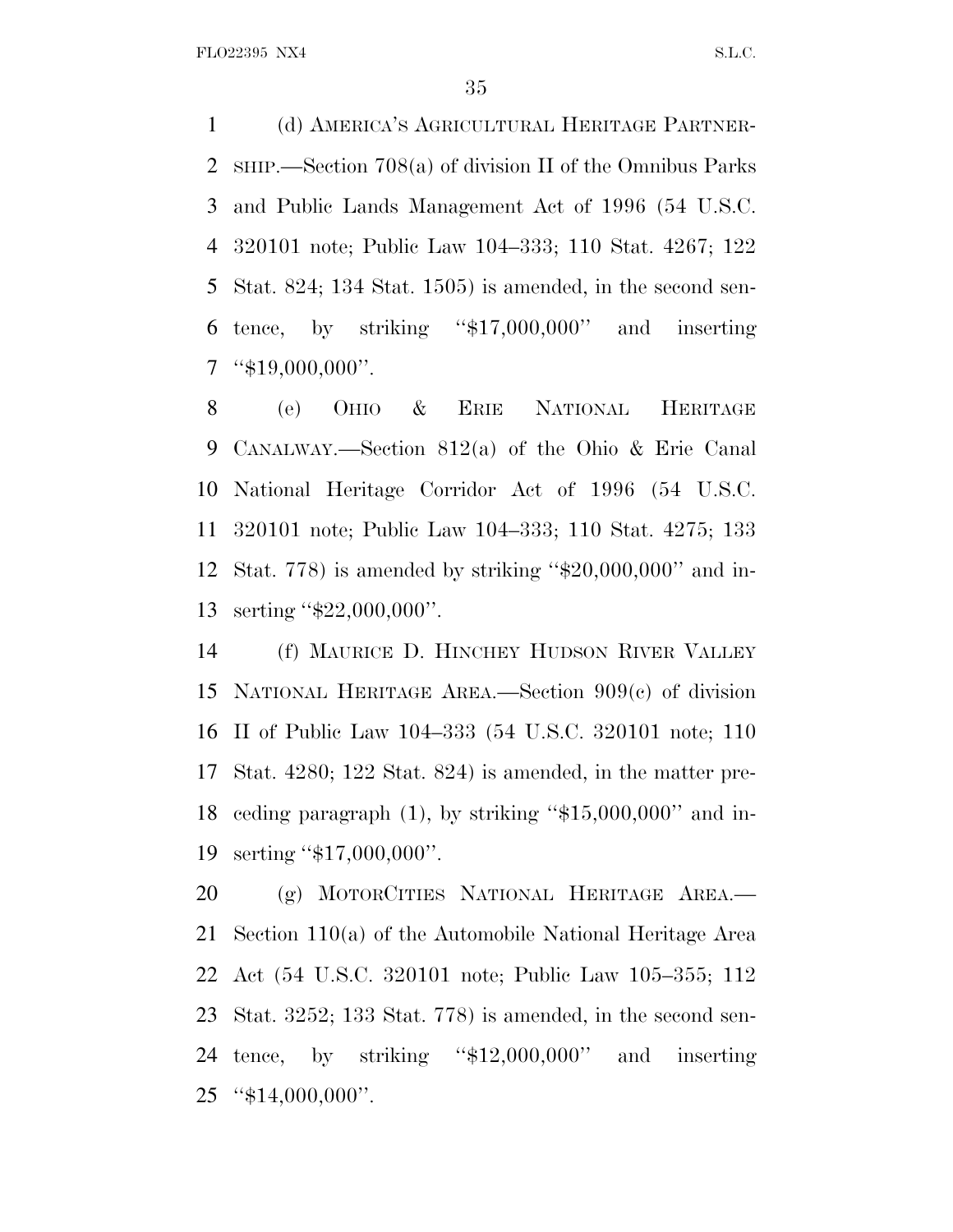(h) WHEELING NATIONAL HERITAGE AREA.—Sub- section (h)(1) of the Wheeling National Heritage Area Act of 2000 (54 U.S.C. 320101 note; Public Law 106–291; 114 Stat. 967; 133 Stat. 778) is amended by striking ''\$15,000,000'' and inserting ''\$17,000,000''.

 (i) THE LAST GREEN VALLEY NATIONAL HERITAGE CORRIDOR.—Section 109(a) of the Quinebaug and Shetucket Rivers Valley National Heritage Corridor Act of 1994 (54 U.S.C. 320101 note; Public Law 103–449; 108 Stat. 4756; 113 Stat. 1729; 123 Stat. 1292; 133 Stat. 2714) is amended, in the first sentence, by striking ''\$17,000,000'' and inserting ''\$19,000,000''.

 (j) LACKAWANNA VALLEY NATIONAL HERITAGE AREA.—Section 109(a) of the Lackawanna Valley Na- tional Heritage Area Act of 2000 (54 U.S.C. 320101 note; Public Law 106–278; 114 Stat. 818; 134 Stat. 1505) is amended by striking ''\$12,000,000'' and inserting ''\$14,000,000''.

 (k) BLUE RIDGE NATIONAL HERITAGE AREA.—Sub- section (i)(1) of the Blue Ridge National Heritage Area Act of 2003 (54 U.S.C. 320101 note; Public Law 108– 108; 117 Stat. 1280; 133 Stat. 778) is amended by strik-ing ''\$14,000,000'' and inserting ''\$16,000,000''.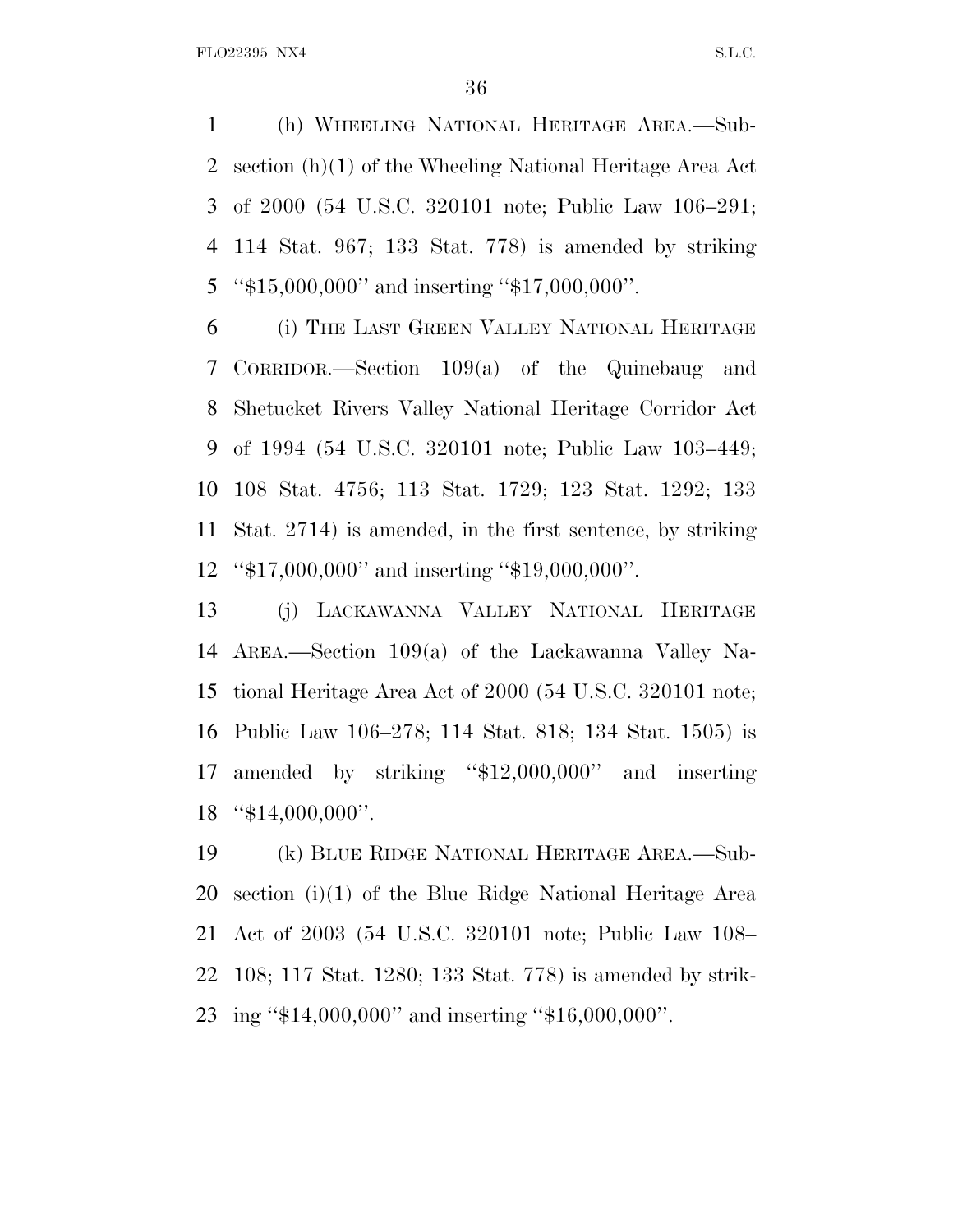#### **SEC. 11. REDESIGNATIONS.**

 (a) SILOS & SMOKESTACKS NATIONAL HERITAGE AREA.—

 (1) REDESIGNATION.—The America's Agricul- tural Heritage Partnership established by section 703(a) of division II of the Omnibus Parks and Pub- lic Lands Management Act of 1996 (Public Law 104–333; 110 Stat. 4266) shall be known and des- ignated as the ''Silos & Smokestacks National Herit-age Area''.

 (2) REFERENCES.—Any reference in a law, map, regulation, document, paper, or other record of the United States to the partnership referred to in subsection (a) shall be deemed to be a reference to the ''Silos & Smokestacks National Heritage Area''. (b) GREAT BASIN NATIONAL HERITAGE AREA.—

 (1) DESIGNATION OF THE GREAT BASIN NA- TIONAL HERITAGE AREA.—The Great Basin Na- tional Heritage Route Act (54 U.S.C. 320101 note; Public Law 109–338; 120 Stat. 1824) is amended— 21 (A) by striking "the Heritage Route" each place it appears and inserting ''the Heritage Area'';

24 (B) by striking "along" each place it ap-25 pears and inserting "in";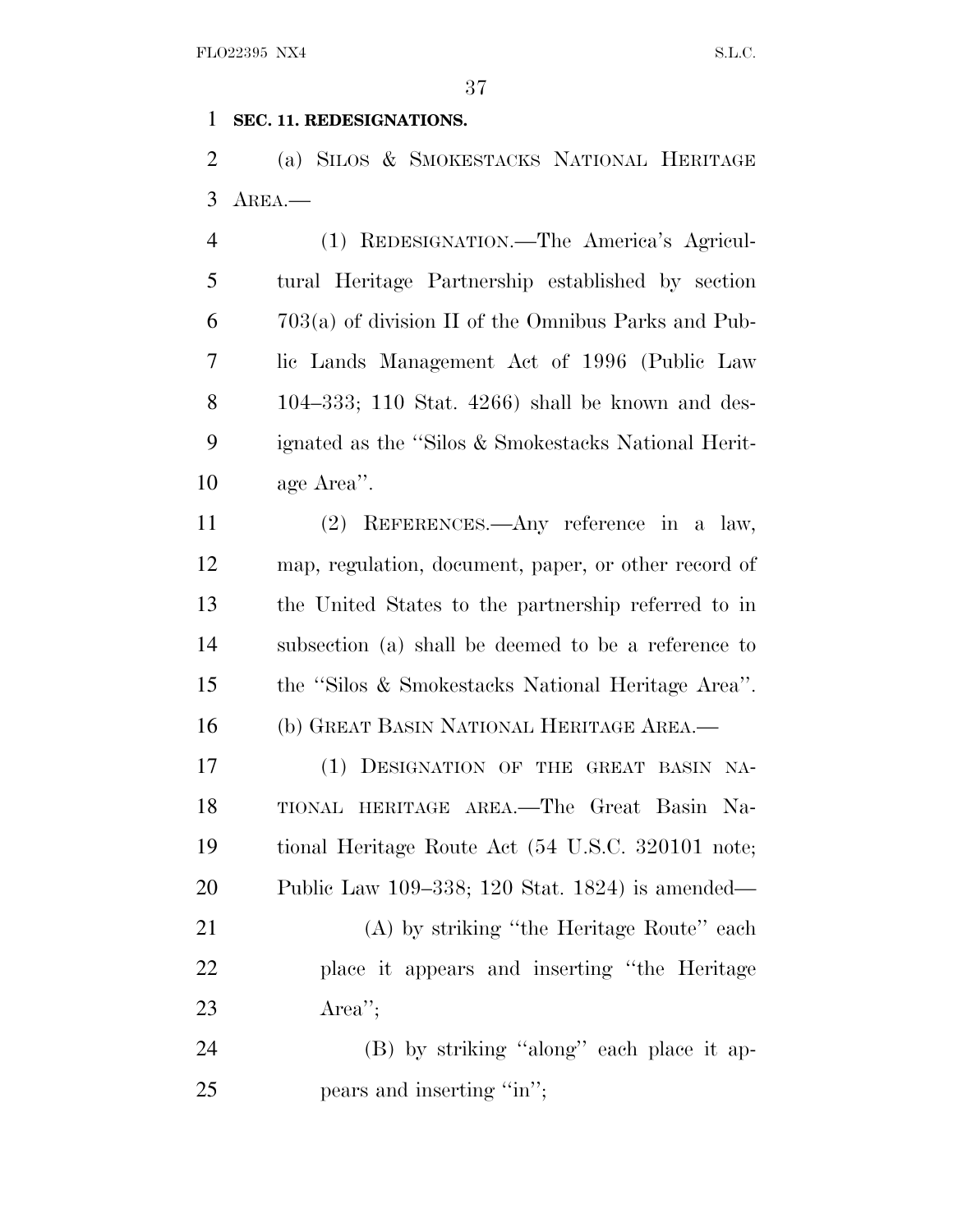| $\mathbf{1}$   | (C) in the subtitle heading, by striking            |
|----------------|-----------------------------------------------------|
| $\overline{2}$ | "Route" and inserting "Area";                       |
| 3              | (D) in section 291, by striking "Route"             |
| $\overline{4}$ | and inserting "Area";                               |
| 5              | (E) in section $291A(a)$ —                          |
| 6              | (i) in paragraphs $(2)$ and $(3)$ , by              |
| $\overline{7}$ | striking "the Great Basin Heritage Route"           |
| 8              | each place it appears and inserting "the            |
| 9              | Great Basin National Heritage Area''; and           |
| 10             | (ii) in paragraph $(13)$ , by striking "a           |
| 11             | Heritage Route" and inserting "a Heritage           |
| 12             | Area'';                                             |
| 13             | $(F)$ in section 291B, by striking paragraph        |
| 14             | $(2)$ and inserting the following:                  |
| 15             | "(2) HERITAGE AREA.—The term 'Heritage              |
| 16             | Area' means the Great Basin National Heritage       |
| 17             | Area established by section $291C(a)$ .";           |
| 18             | $(G)$ in section 291C—                              |
| 19             | (i) in the section heading, by striking             |
| 20             | " <b>ROUTE</b> " and inserting " <b>AREA</b> "; and |
| 21             | in subsection (a), by striking<br>(ii)              |
| 22             | "Heritage Route" and inserting "Heritage"           |
| 23             | Area"; and                                          |